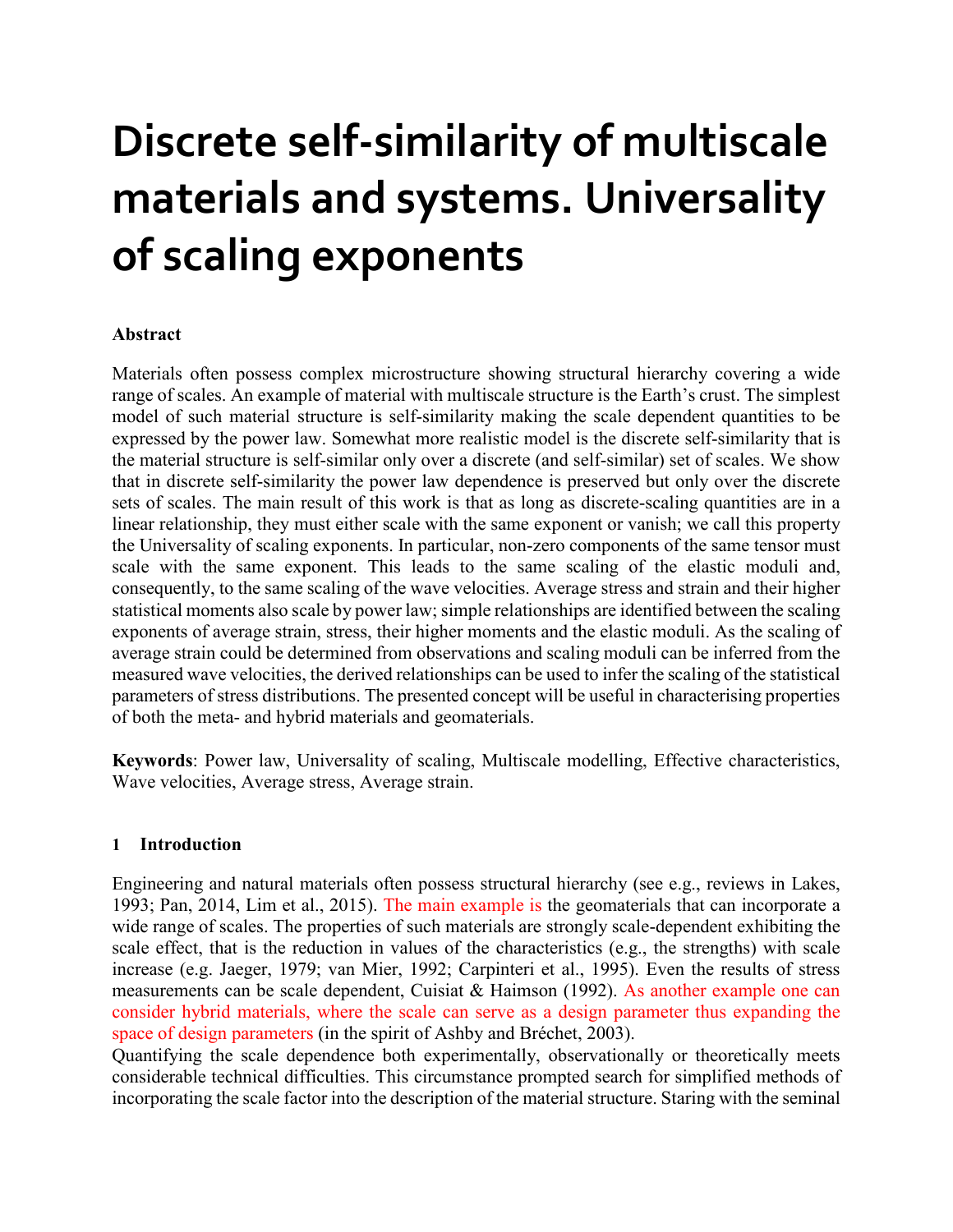works of Mandelbrot there has been a considerable body of research on fractals (and multi fractals) and their applications in engineering to model different features of the materials with multiscale microstructure (e.g. Katz & Thompson, 1985; Jones, et al., 1989; Barton and Zoback, 1992; Bruno et al., 1992; Ouchi & Matsushita, 1992; Turcotte, 1993; Roach & Fowler, 1993; Carpintery, 1994; Saouma & Barton, 1994; Yokoi, et al., 1995; Dubois, 1998; Cheng, 1999; Parsons, 2008; Ghanbarian & Hunt, 2017) as well as fractures in the materials (e.g., Herrmann, 1989; Mecholsky et al., 1989; Gol'dstein & Mosolov, 1991; Mosolov, 1991a,b; Mosolov & Borodich, 1992; Borodich, 1992, 1994, 1997; Bazant, 1993, 1997; Issa & Hammad, 1993; Xie & Sanderson, 1995; Balankin, 1997; Dyskin, 1999a,b, 2000, 2001, 2002a,b, 2003, 2006, 2007, 2008; Sahouryeh & Dyskin, 2001; Weiss, 2001; Carpenteri & Cornetti, 2002; Yavari et al., 2002a,b; Drazer, et. al., 2004; He et al., 2019). Central to this approach are the observations and measurements of patterns in the materials and especially in the Earth's crust suggesting the presence of self-similarity (e.g., Shearer, 2012) often associated with some types of self-organised criticality (e.g., Turcotte, 2001).

Sometimes term "fractal" is used as a synonym of for global self-similarity (e.g., Hartmann, 1969; Babaie, et al., 1985; Scholz and Aviles, 1986; Scholz, 1990; Redner, 1990; Turcotte, 1993; Gillespie et al., 1993; Sornette, 2000; Shen, 2011) although fractals per se possess self-similarity in the limiting case of the scale tending to zero. We however concentrate on the materials, e.g., the Earth's crust whose structure ranges across the scales and hence can provide a proper object for the self-similar approximation. The self-similarity then forms a basis for quantification of scaling of various properties. Of interest here are the mechanical properties; the concept of self-similarity will be used for determining the material properties at the scales restricted for direct measurements, such as microscopic scales in engineering materials or large scales in geomaterials.

One of the types of multiscale structure is the presence of fractures of different scales. These obviously affect both deformation moduli, wave velocities and strength parameters. However the presence of fractures hardly affect the material fractal dimension, which remains to be approximately 3. Therefore the attempts to relate the deformation and fracture behaviour of material by directly relating their properties to fractal dimensions (e.g., Balankin, 1992; Bazant, 1993; Mosolov, 1993; Carpinteri, 1994; Cherepanov, et al., 1995) is insufficient; the relationship between the mechanical and geometric scaling laws is more subtle. This will be discussed later in the paper.

If a system can be regarded as self-similar, then any continuously differentiable function of scale, *H*, can only be expressed by a power law, *f*(*H*)∝*H*<sup>α</sup>, (e.g., Barenblatt & Botvina, 1980; Zosimov & Lyamishev, 1995). Gelikman & Pisarenko (1989) showed that it is sufficient for  $f(H)$  be bounded on an interval  $[H_1, H_2]$ .) for the power law property to be upheld, The power law property can be expressed as

$$
\frac{f(H)}{f(H_0)} = \left(\frac{H}{H_0}\right)^K\tag{1}
$$

where  $H_0$  is a reference scale,  $\kappa$  is the scaling exponent.

Power law (1) corresponds to a linear relationship between log *f*(*H*) and log *H* ranging from zero scale to infinity (from negative infinity to infinity in the log-log plot). Then the power law can be treated as a linear approximation for scale-dependent functions (in the log-log plots, Fig. 1, Dyskin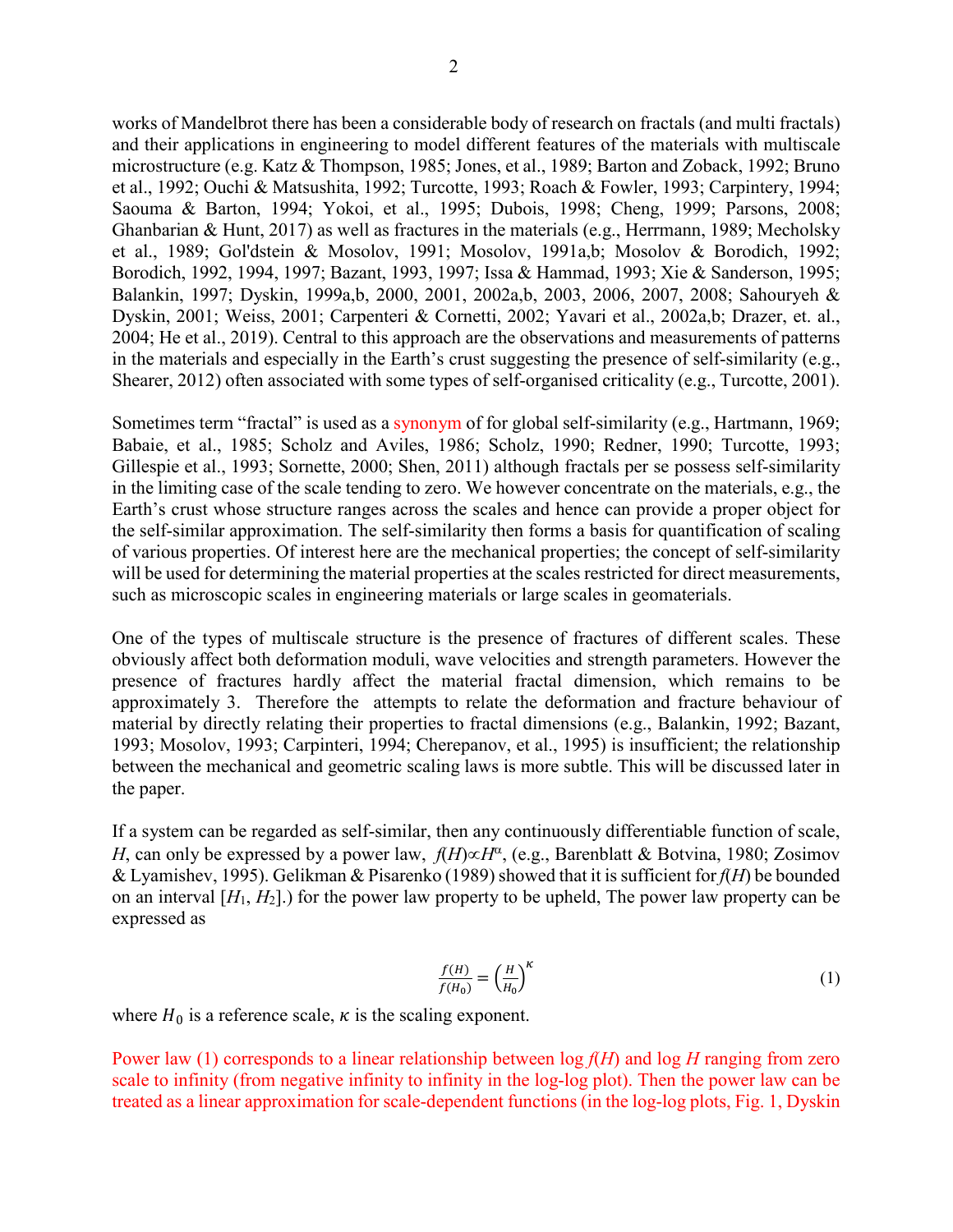2004). Hence it could be considered as representing the real scale dependence only within a certain range of scales.



Figure 1. Relationship between self-similar approximation (power law) and the real scaledependent function in log-log scale.

It is necessary to emphasise that this approach cannot be reduced to the fractal theory where the power law and the fractal dimension refer to the limit  $H \to 0$  (log  $H \to -\infty$  in Fig. 1) only, and for that reason can find itself outside the region of approximation.

The assumption that the self-similarity is continuous is restrictive. More common situations would correspond to the self-similarity valid only at a discrete set of scales (see Sadovskiy, 1983 on a mechanism of formation of discrete self-similarity). The main property of such systems is (Sornette, 2000)

$$
f(\lambda_0 H_0) = \mu_0 f(H_0)
$$
 (2)

where  $H_0$  is a proper reference scale (that is the scale belonging to the set the discrete self-similarity applies to) and  $\lambda_0$ ,  $\mu_0$  are the scaling factors.

Discrete self-similarity corresponds to a discrete set of scales,  $\{H_n\}$ :

$$
H_n = \lambda_0^n H_0 \tag{3}
$$

which implies that

$$
\frac{f(H_n)}{f(H_0)} = \left(\frac{H_n}{H_0}\right)^{\kappa}, \qquad \kappa = \frac{\ln \mu_0}{\ln \lambda_0} \tag{4}
$$

This is a power law similar to eq. (1) but valid only for discrete values of *H* given by (3). (In order to reduce the power law (4) to continuous scaling, that is the scaling valid for all scales *H*, Sornette, 2000 attempted to introduce a periodic approximation of (4):  $f(H)/f(H_0) = (H_n/H_0)^k P(H/H_0)$ ,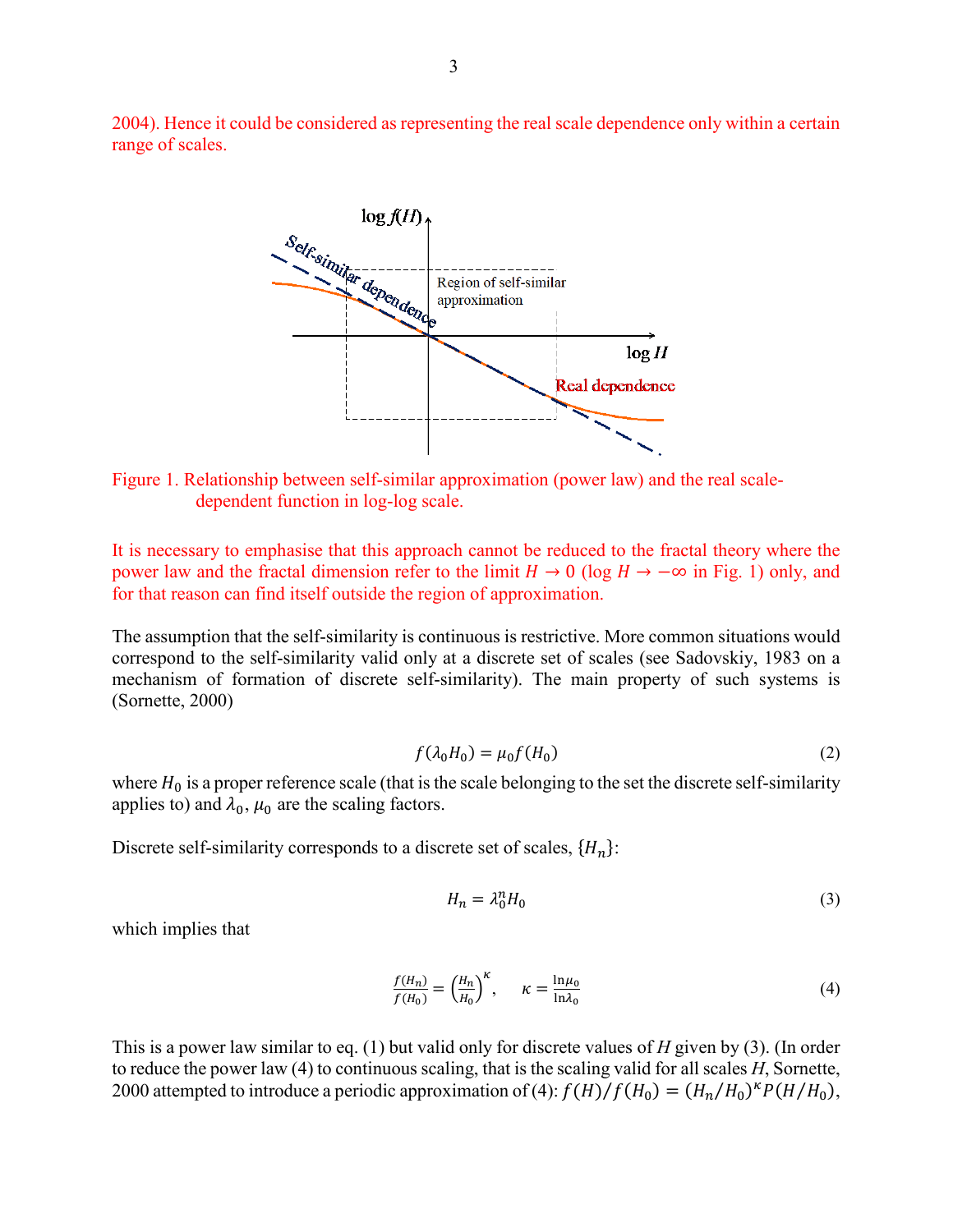where *P* was an interpolating function. Then extending it by periodicity and developing into Fourier series Sornette, 2000 arrived at a power law (1) with complex exponents. However, in line with (4), it is lnP, which allows relevant periodic extension; after this correction the complex exponents are no longer derivable.) This paper will analyse discrete power law (4) and derive important scaling properties.

# **2 Universality of scaling in tensors**

The power law (both continuous and discrete) imposes strong restrictions on the scale dependence of the tensorial properties as these satisfy what we call the *Universality of scaling exponents*.

*Universality of scaling exponents*. Consider a vector (tensor) whose components depend upon scale only, whose scaling is governed by the discrete power law (4). Then all non-zero components of the vector (tensor) scale with the *same scaling exponent* . In particular, all elastic moduli either scale with the same exponent or zero. In other words, the scaling of the moduli (rather than Poisson's ratios which are coefficients) is isotropic, only the prefactors are the bearers of anisotropy. (For the case of continuous self-similarity this property was shown by Dyskin, 2005.)

# Proof of Universality of scaling exponents

We start with the following Lemma: *K* functions (continuous or discrete) forming set  $\{h^{\kappa_1}, h^{\kappa_2}, ..., h^{\kappa_K}\}, \kappa_1 < \kappa_2 < \cdots < \kappa_K$  are linearly independent, that is equation  $\sum_{k=1}^K C_k h^{\kappa_k} = 0$ allows only one solution,  $C_k = 0$ ,  $k = 1, ..., K$ . For continuous functions this lemma was proven by Dyskin (2005). For discrete functions pertinent to this paper, the proof is presented in Appendix A.

The direct consequence of this Lemma is that if discrete power law functions are connected by a linear equation  $\sum_{k=1}^{K} C_k h^{\kappa_k} = 0$ , all non-zero terms must scale with the same exponent. The prefactors  $C_k$  are not independent but satisfy a linear equation  $\sum_{k=1}^{K} C_k = 0$ .

Now consider tensor **T** and introduce a co-ordinate frame  $(x_1, x_2, x_3)$ . Let its components in this co-ordinate frame be  $T_{i_1,i_2,...,i_n}$ ,  $i_1, i_2, ..., i_n = 1,2,3, n \ge 1$ . Now rotate the co-ordinate frame to become  $(y_1, y_2, y_3)$ . Then the components of the tensor in the new coordinate frame read  $Y_{i_1,i_2,...,i_n} = R_{i_1,j_1} R_{i_2,j_2} \cdots R_{i_n,j_n} T_{j_1,j_2,...,j_n}$ , where  $R_{i_1,j_1}, R_{i_2,j_2},..., R_{i_n,j_n}$  are the components of a rotation matrix (summation over repeated indexes is presumed). Applying scaling law (4) and noting that the rotation matrix is chosen to be scale-independent one obtains the following scaling equations

$$
h^{\kappa_{(i_1,i_2,\dots,i_n)}} Y_{i_1,i_2,\dots,i_n}(H_0) = R_{i_1,j_1} R_{i_2,j_2} \cdots R_{i_n,j_n} h^{\kappa_{(j_1,j_2,\dots,j_n)}} T_{j_1,j_2,\dots,j_n}(H_0)
$$
(5)

Here  $h = H/H_0$ ; brackets around the indexes denote the absence of summation.

By moving all parts of eq. (5) to the left hand side and recalling that according to the Lemma the discrete power functions are linearly independent we see that the only non-zero coefficients at  $h^{k(i_1,i_2,...,i_n)}$  are those multiplied by the power functions with the same exponent. Given that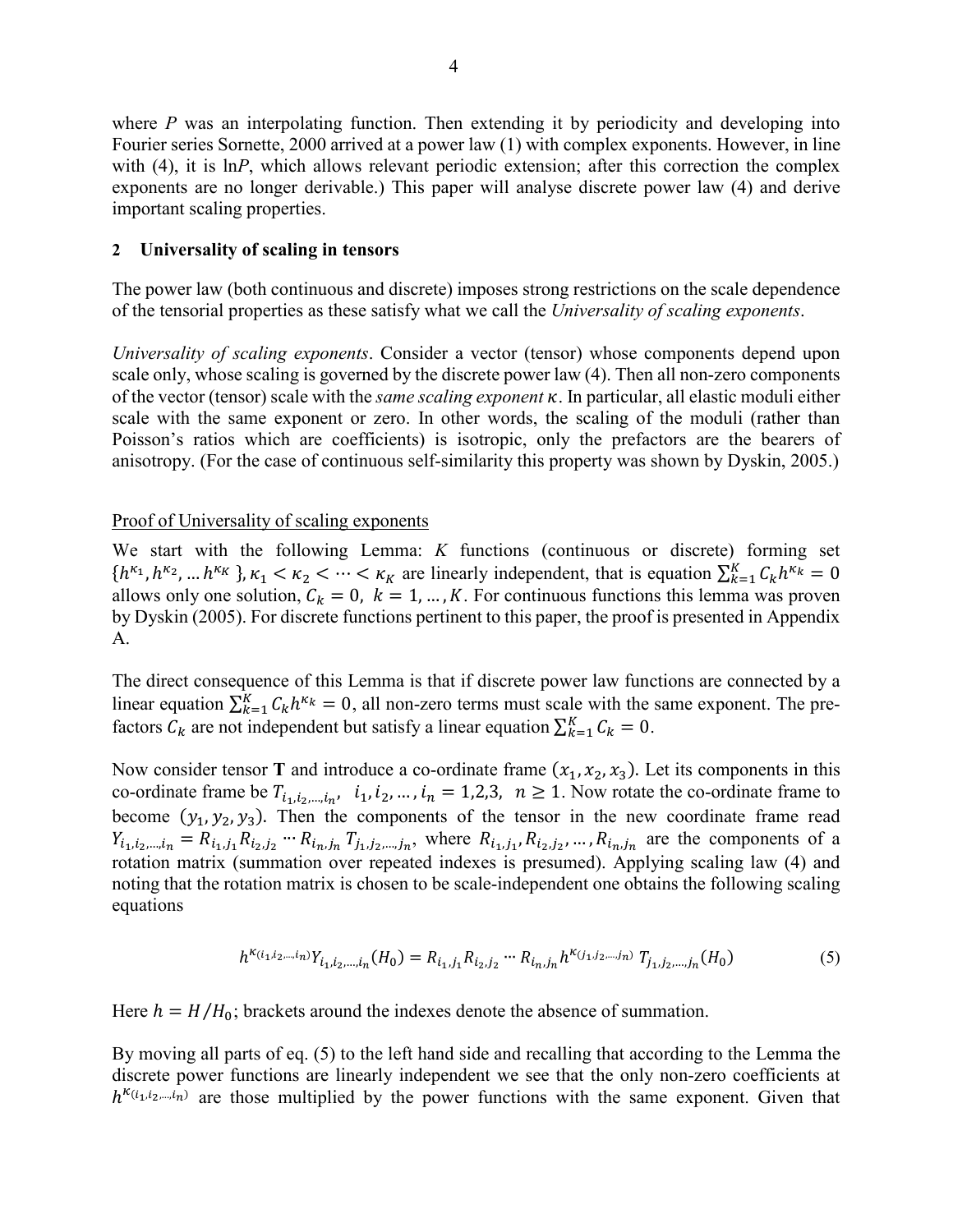$R_{i_1,j_1}R_{i_2,j_2}$   $\cdots R_{i_n,j_n} \neq 0$  one arrives at the conclusion that the corresponding tensorial components are zero, which completes the proof.

## **3 Scaling of moduli and wave velocities. Isotropic case**

Mechanical properties such as for instance elastic moduli are defined for continua and thus can be called the continuum characteristics. Obviously, there is no direct way of applying continuum characteristics to self-similar materials having discontinuities ranging across the scales. In other words, at any scale *H* there will be discontinuities both smaller and larger than *H*. This means that the structure does not satisfy *separation of scales property* that requires the representative volume element to be large compared with the microscopic sizes and small compared to the characteristic length of the variation of external fields (e.g., Scipio, 1967; Batchelor, 1974; Hunter, 1976; Krajcinovic, 1996).

Continuum modelling of these deeply discontinuous objects is nevertheless possible by assigning a *series of continua* each representing its own scale, which can be regarded as a kind of multiscale modelling (e.g., Dyskin et al., 1992). This can be accomplished by introducing a series of representative volume elements of different sizes *H*, either continuous (for continuous selfsimilarity) or discrete,  $H_n = \lambda_0^n H_0$  (for discrete self-similarity). Each representative volume element size *H* defines its own equivalent continuum that corresponds to the state variables averaged over the volume elements of size *H* in a usual way (e.g., Scipio, 1967; Batchelor, 1974; Hunter, 1976; Krajcinovic, 1996; Jeronimidis, 2000).

The procedure for self-similar continuum modelling can be described as follows. Consider a material with self-similar structure. In the case of discrete self-similarity each scale is characterised by a discrete set of sizes,  $\{L_n: L_n/L_{n-1} = \lambda = const\}$ , where  $L_n$  is the maximum size of discontinuities (or heterogeneities) of scale *n* (see a 2D illustration in Fig. 2a). Introduce a set of sizes of representative volume elements,  $\{H_n = \alpha L_n, 1 < \alpha < \lambda, \alpha = const\}$ . Now, following the methodology of multiscale modelling (Dyskin at al., 1992), we introduce a set of continua  ${C_n}$ , called *equivalent continua*. Continuum  $C_n$  is constructed by removing all discontinuities of size greater than  $L_n$  and assigning the characteristics (*effective characteristics*) that relate the fields averaged over volume elements of size  $H_n$  (Fig. 2b). Set  $\{C_n\}$  constructed in such a way approximates the behaviour of the multiscale material asymptotically as  $\alpha \to \infty$ ,  $\lambda/\alpha \to \infty$ .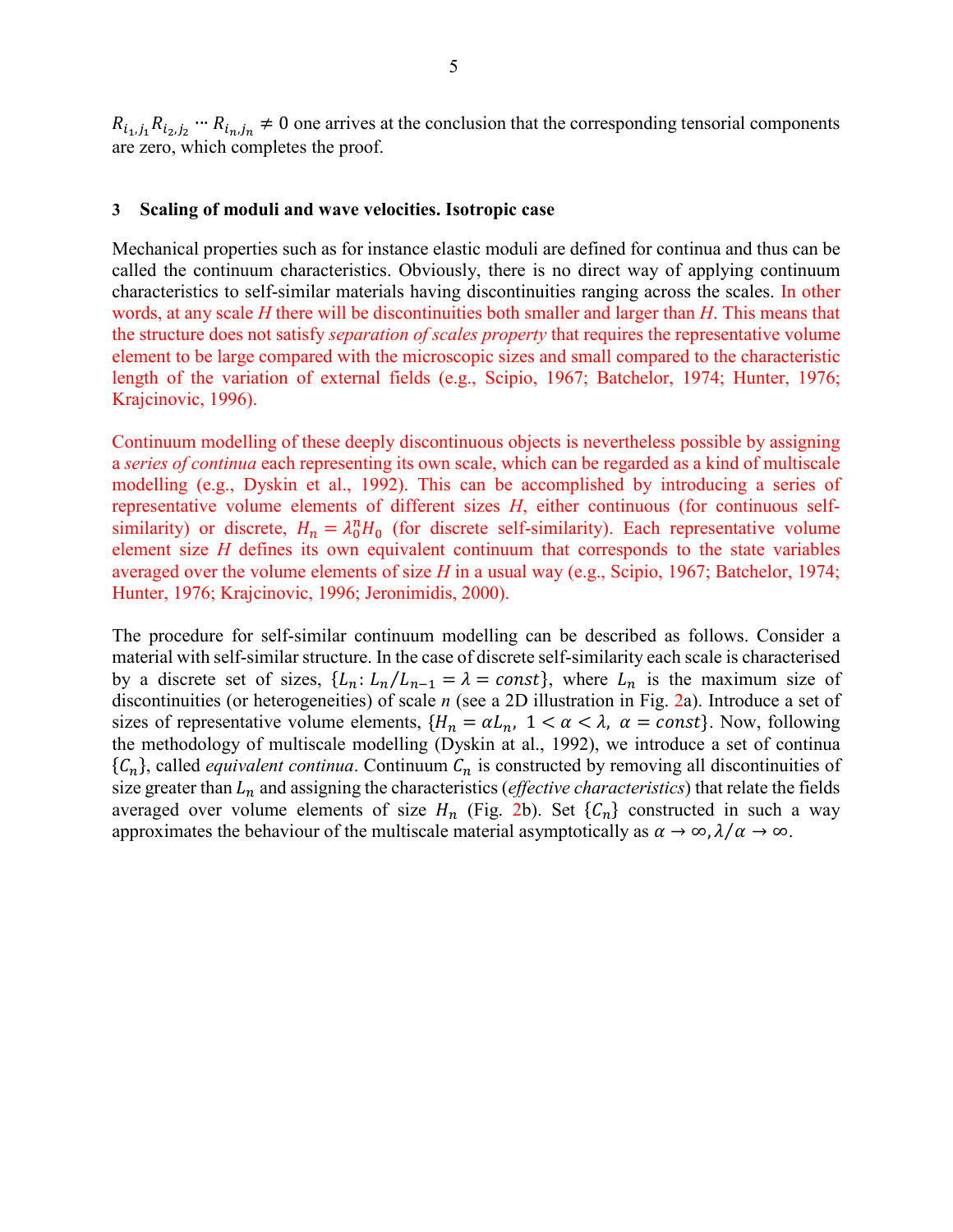

Figure 2. Multiscale continuum modelling; 2D illustration: (a) a material with discrete selfsimilar set of discontinuities; (b) the self-similar set of equivalent continua modelling the material.

Each equivalent continuum describes behaviour of the material (rock) at the corresponding scale, that is the behaviour of the material without discontinuities/heterogeneities of larger scales. Therefore, the scaling of the effective characteristics corresponds to the determination of their change from one equivalent continuum to another, which reflects the change of scale. This change is governed by pawer laws (4) (or power laws (1) in the case of continuous self-similarity). This allows bypassing technical difficulties associated with the actual averaging over representative volume elements. This concept will be illustrated using elastic moduli and compliances and then wave velocities, when all equivalent continua are isotropic, leaving orthotropic materials for Section 4.

## 3.1 *Scaling of isotropic moduli of classical continua*

The universality of scaling dictating that the scaling exponents of non-zero components of the tensor of moduli or compliances are the same, leads to the following scaling relations for the Young's, *E* and shear, *G* moduli: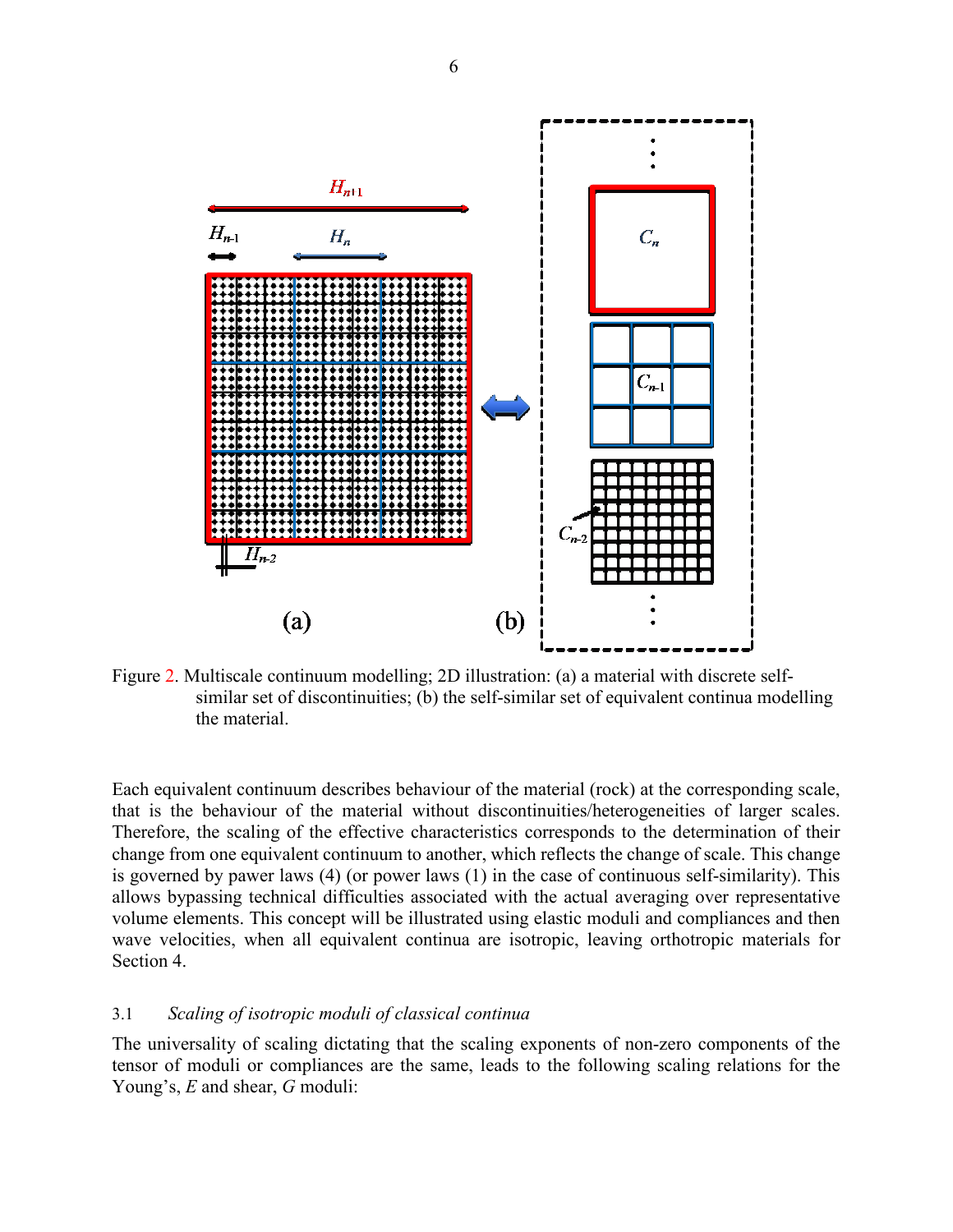$$
E(H_n) = E(H_0) \left(\frac{H_n}{H_0}\right)^{\kappa}, \ G(H_n) = G(H_0) \left(\frac{H_n}{H_0}\right)^{\kappa} \ \nu(H_n) = \nu(H_0), \tag{6}
$$

while  $\kappa$  is the exponent (in the case of discontinuities,  $\kappa < 0$ ). The Poisson's ratio, being a bounded coefficient rather than a modulus, is scale-independent.

$$
\nu(H_n) = \nu(H_0), \ \ 2[\nu(H_n) + 1] = E(H_n)/G(H_n), \tag{7}
$$

In general, the theoretical determination of scaling exponent  $\kappa$  may not be an easy task, which makes it necessary to resort to observations and measurements. Yet there is a relatively simple case of the material structure represented by chaotically oriented disc-like cracks of discrete selfsimilar sets of radii when the scaling exponent can be derived.

Consider scale *Hn*. We assume that the cracks with sizes belonging to this scale are immersed in the continuum that corresponds to the previous scale,  $H_{n-1}$ . For isotropically oriented disc-like cracks the effective characteristics  $E(H_n)$ ,  $v(H_n)$  are determined by the effective characteristics  $E(H_{n-1}), v(H_{n-1})$  of the previous scale and the dimensionless crack concentration,  $v_0 = N\langle a^3 \rangle$ , the same at each scale (due to self-similarity). Here  $N$  is the number of cracks of each scale  $H_n$  per unit volume and  $\langle a^3 \rangle$  is the average cube of crack radius, where the averaging is over all cracks of the corresponding scale.

Using the differential self-consistent method (e.g., Salganik, 1973) the following system of differential equations can be obtained

$$
\begin{cases}\n\frac{dE}{dv} = -\frac{16}{45}E \cdot (10 - 3\nu)\frac{1 - \nu^2}{2 - \nu} \\
\frac{d\nu}{dv} = -\frac{16}{15}\nu \cdot (3 - \nu)\frac{1 - \nu^2}{2 - \nu} \\
E|_{\mathbf{v} = 0} = E(H_{n-1}), \quad \nu|_{\mathbf{v} = 0} = \nu(H_{n-1}) \\
E(H_n) = E|_{\mathbf{v} = \mathbf{v}_0}, \quad \nu(H_n) = \nu|_{\mathbf{v} = \mathbf{v}_0}\n\end{cases} (8)
$$

According to eq. (7) the Poisson's ratio of a self-similar object must be constant. It is easy to see that the only constant satisfying the second equation of (8) is  $v = 0$ . Subsequently, the solution of the first equation of (8) is  $E(v) = E(H_{n-1}) \exp\left(-\frac{16}{15}v_0\right)$ . From here

$$
E(H_n) = E(H_{n-1}) \exp\left(-\frac{16}{15}v_0\right), \ \ v(H_n) = 0 \tag{9}
$$

Therefore,  $\lambda_0 = H_n/H_{n-1}$ ,  $\mu_0 = \exp\left(-\frac{16}{15}v_0\right)$  and

$$
\frac{E(H_n)}{E(H_0)} = \left(\frac{H_n}{H_0}\right)^K, \quad \kappa = -\frac{16v_0}{15\ln\lambda_0} \tag{10}
$$

Another similar case is the case of randomly oriented disc-like frictionless shear cracks, that is the cracks with suppressed opening. Then, according to Appendix B,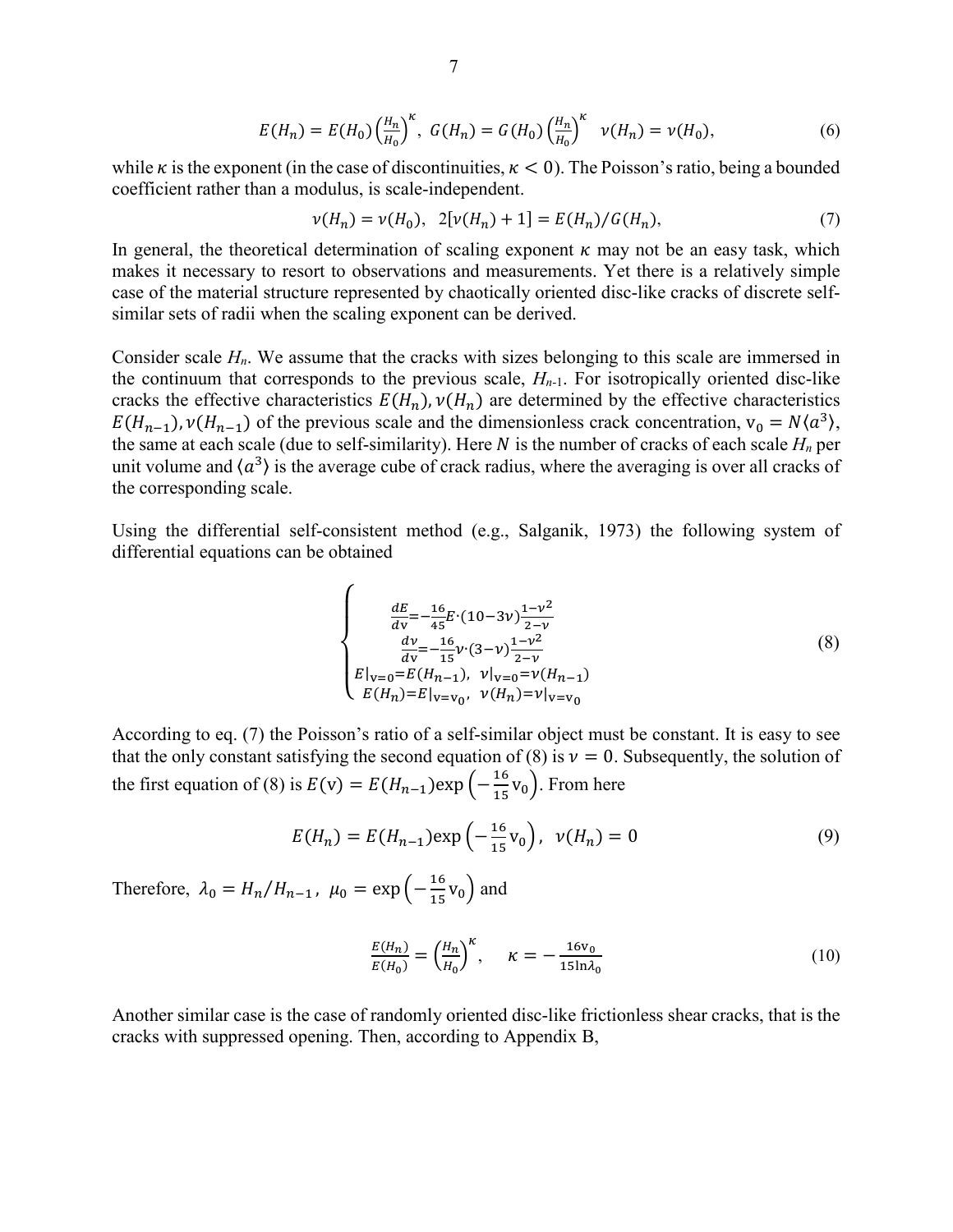$$
\begin{cases}\n\frac{dE}{dv} = -\frac{64}{45}E \cdot \frac{1-v^2}{2-v} \\
\frac{dv}{dv} = -\frac{32}{45}(1-2v)\frac{1-v^2}{2-v} \\
E|_{v=0} = E(H_{n-1}), \quad v|_{v=0} = v(H_{n-1}) \\
E(H_n) = E|_{v=v_0}, \quad v(H_n) = v|_{v=v_0}\n\end{cases}
$$
\n(11)

Here the only value of Poisson's ratio satisfying the second equation of (11) is  $v = 0.5$ . That is the self-similar material with frictionless shear cracks is incompressible, which is a consequence of the fact that the shear cracks while reducing the Young's and shear moduli do not affect the bulk modulus. It should be noted that incompressible materials are intrinsically unstable (e.g. Dyskin et al., 2017), which indicates that pure shear cracks should not exist in nature. Indeed, the asperities and imperfections of the crack faces always introduce some normal compliance, which subsequently make the self-similar rock compressible. Yet, the value  $\nu = 0.5$  can serve as a reasonable approximation for the moduli scaling.

Substituting  $v = 0.5$  into equation (11) one obtains

$$
E(H_n) = E(H_{n-1}) \exp\left(-\frac{32}{45}v_0\right), \ \ v(H_n) = 0.5 \tag{12}
$$

and

$$
\frac{E(H_n)}{E(H_0)} = \left(\frac{H_n}{H_0}\right)^{\kappa}, \quad \kappa = -\frac{32v_0}{45 \ln \lambda_0}
$$
\n(13)

Further approximation can be achieved by assuming that the cracks at each scale are dense, such that they almost touch each other. In this case the average distance between the cracks is approximately 2*a*, where *a* is the average crack radius. Therefore  $v_0 \approx 1/(2a)^3 \langle a^3 \rangle \approx 1/8$ .

## 3.2 *Scaling of isotropic Cosserat moduli*

In particulate materials such as concrete, rocks, granular and segmented (fragmented) materials the heterogeneities, grains or segments (fragments) can rotate independently of the rotations associated with the displacement field. Rotations of the constituents of the material are observed at different scales from grains (e.g. Kishino and Thornton, 1999; Mueth, et al., 2000; Desrues and Viggiani, 2004; Bagi and Kuhn, 2004; Allonso-Marroquin, 2006; Teisseyre and Górski, 2007; Rechenmacher, et al., 2010) to masonry (e.g., Lourenço et al., 2005) to the Earth's crust (e.g. Burkart and Self, 1985; Fort, et al., 2004; Mukhamediev et al., 2006; McCaffrey et al., 2007; Kuzikova and Mukhamediev, 2010; Vikulin, et al., 2011). This gives rise to additional degrees of freedom, which are associated with the ability of the material constituents to rotate independently.

One of the purposes of developing the non-classical theories such as the Cosserat theory is to capture the effect of additional degrees of freedom related to the microstructure. This is done by introducing additional deformation and stress variables. As a result, the constitutive equations involve a series of characteristic lengths. As an example, the Cosserat theory includes three rotational degrees of freedom on top of the conventional translational ones and thus accounts for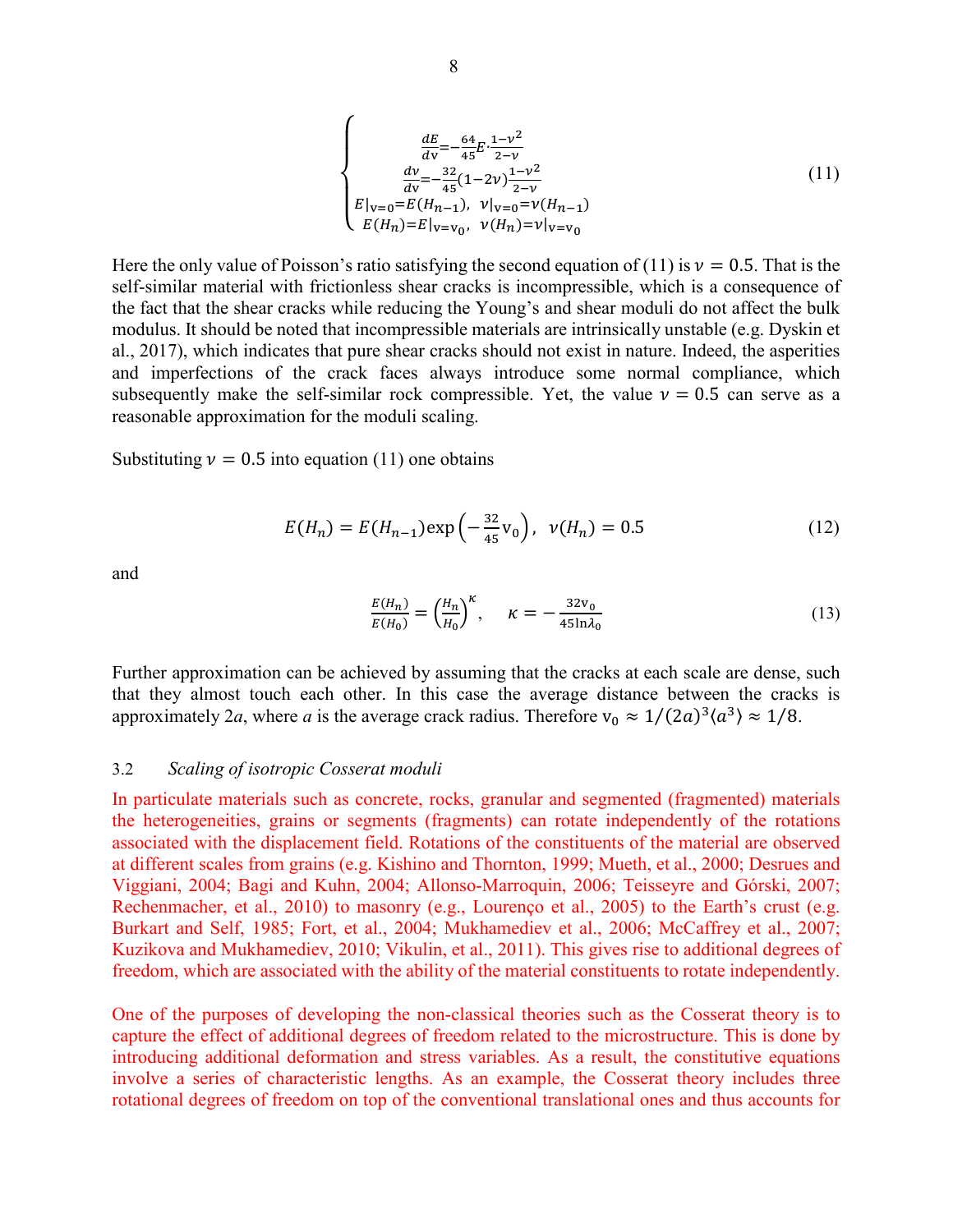independent rotations of the material constituents. In order to achieve this a vector of internal rotation,  $φ<sub>i</sub>$ ,  $i=1,2,3$ , is introduced on top of the displacement vector,  $u<sub>i</sub>$ . Then the role of deformation measures is played by the strain γ*ji* and curvature twist κ*ji* tensors (e.g., Nowacki, 1970):

$$
\gamma_{ji} = u_{i,j} - \varepsilon_{kji} \varphi_k, \ \kappa_{ji} = \varphi_{i,j} \tag{14}
$$

where <sup>ε</sup>*ijk* is the alternating tensor, index after comma ,*j* stands for differentiation over *xj* and summation over repeated indexes is presumed. The elastic energy density expressed through these deformation measures reads

$$
U = \frac{1}{2} \left( C_{ijkl} \gamma_{ij} \gamma_{kl} + B_{ijkl} \kappa_{ij} \kappa_{kl} \right) \tag{15}
$$

where  $\mathbf{C} = (C_{ijkl})$  and  $\mathbf{B} = (B_{ijkl})$  are the tensors of Cosserat moduli. From these moduli the characteristic lengths can be formed as  $l_{ijklmnpr}^2 = C_{ijkl}/B_{mnpr}$ . The characteristic lengths represent the structure at scale  $H_{n-1}$ . Therefore  $l_{ijklmnpr}^2 \sim H_{n-1}^2$  (see also Dyskin & Pasternak, 2008). Since, by definition  $H_n/H_{n-1} = \lambda = const$ , the characteristic lengths have the scaling exponent of 1. Subsequently is the non-zero components of moduli  $C$  scale with exponent  $\kappa$ , (as moduli of the classical continua), while moduli **B** scale with exponent  $\kappa + 2$ .

#### 3.3 *Scaling of wave velocities and the set of maximum frequencies*

This section starts with discussing formal scaling laws for wave velocities leaving aside the question of whether or to what distances the waves can propagate in fractured material or rock. We concentrate on the case of self-similar fractured or blocked material (e.g., a blocky rock mass). As fractures little affect the density, in the self-similar approximation the density should be the same at all scales,  $\rho \sim const.$  The inertia moment of the elements of scale  $H_n$  needed when rotations are considered is  $J \sim \rho H_{n-1}^2$  such that

$$
\rho(H_n) = \rho(H_0), \ J(H_n) = J(H_0) \left(\frac{H_n}{H_0}\right)^2 \tag{16}
$$

The wave velocities are controlled by the ratio of moduli, **C**, over density or rotational moduli, **B**, over the inertia moment. Therefore the scaling of all wave velocities is the same, which is another manifestation of the universality of scaling. The scaling of wave velocities reads

$$
V(H_n) = V(H_0) \left(\frac{H_n}{H_0}\right)^{K/2} \tag{17}
$$

Wave propagation in a material with multiscale structure obviously depends upon the wave length. Indeed, on the one hand, the wave length should be greater than the maximum size of discontinuity. On the other hand, given the multiscale nature of the structure, the distance such a wave can propagate is controlled by the distance between the discontinuities of the scale greater than the wave length. In order to quantify these conditions consider scale  $H_n$ . The waves propagating at this scale should have wave lengths *l* such that at list  $l > H_{n-1}$ . The maximum distance the wave of length *l* can propagate is  $L_n = min\{H_n > l\}$ . The maximum (angular) frequency  $\omega = V/l$  that corresponds to  $l > H_{n-1}$  scales as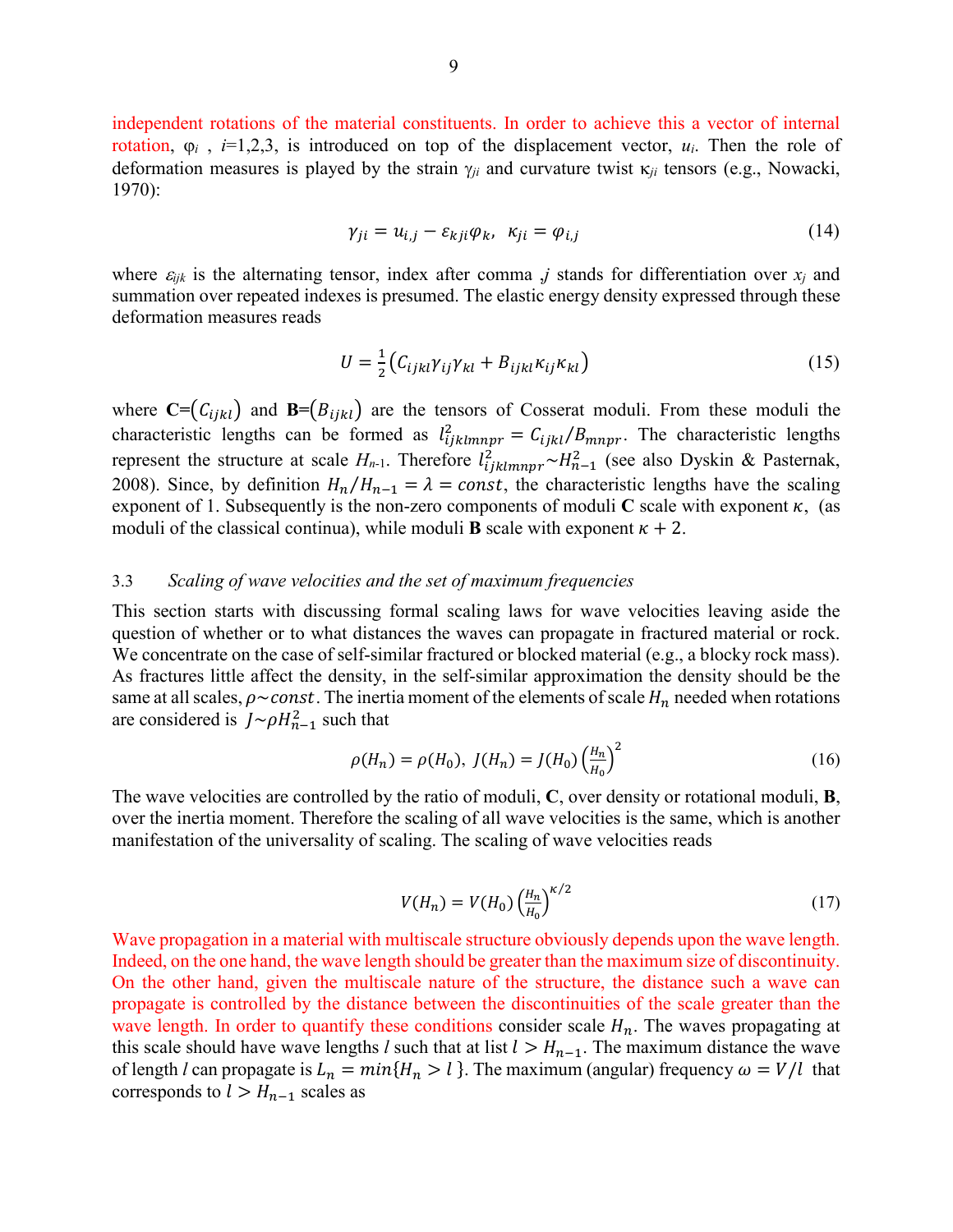$$
\omega_{max}(H_n) = \omega_{max}(H_0) \left(\frac{H_n}{H_0}\right)^{\kappa/2 - 1} \tag{18}
$$

Therefore, the maximum frequencies form a discrete set

$$
\omega_{max}^{(n)} = \omega_{max}^{(0)} q^n, \ \ q = \lambda^{\kappa/2 - 1},\tag{19}
$$

where  $H_n = H_0 \lambda^n$  (for  $\lambda = \sqrt{2}$ , Kurlenya et al, 1996 called such a frequency set a canonical ensemble).

#### **4 Material or rock with self-similar orthogonal sets of fractures**

Consider now a material with three orthogonal discrete self-similar sets of fractures and approximate it with a discrete self-similar set of equivalent continua, as sketched in Fig. 3. Assume that the material between the discontinuities is isotropic. Owing to the assumed symmetry of the sets of discontinuities the equivalent continua will be orthotropic. In the elastic case the stressstrain relationship (Hooke's law) in each continuum reads (in the co-ordinate frame *x*1,*x*2,*x*<sup>3</sup> shown in Fig. 3) reads:

$$
\begin{cases}\n\varepsilon_{11} = a_{11}(H_n)\sigma_{11} + a_{12}(H_n)\sigma_{22} + a_{13}(H_n)\sigma_{33} \\
\varepsilon_{22} = a_{12}(H_n)\sigma_{11} + a_{22}(H_n)\sigma_{22} + a_{23}(H_n)\sigma_{33} \\
\varepsilon_{33} = a_{13}(H_n)\sigma_{11} + a_{23}(H_n)\sigma_{22} + a_{33}(H_n)\sigma_{33} \\
\varepsilon_{23} = \frac{1}{2}a_{44}(H_n)\sigma_{23} \\
\varepsilon_{13} = \frac{1}{2}a_{55}(H_n)\sigma_{13} \\
\varepsilon_{12} = \frac{1}{2}a_{66}(H_n)\sigma_{12}\n\end{cases}
$$
\n(20)

Here  $a_{ij}(H_n)$  are compliances associated with equivalent continuum  $C_n$  and, according to the universality of scaling all non-zero components of compliances should scale with the same exponent,  $\kappa_a$ .

$$
a_{ij}(H_n) = a_{ij}(H_0) \left(\frac{H_n}{H_0}\right)^{K_a}
$$
 (21)

Since discontinuities can only soften the material (that is increase the compliances),  $\kappa_a \ge 0$ .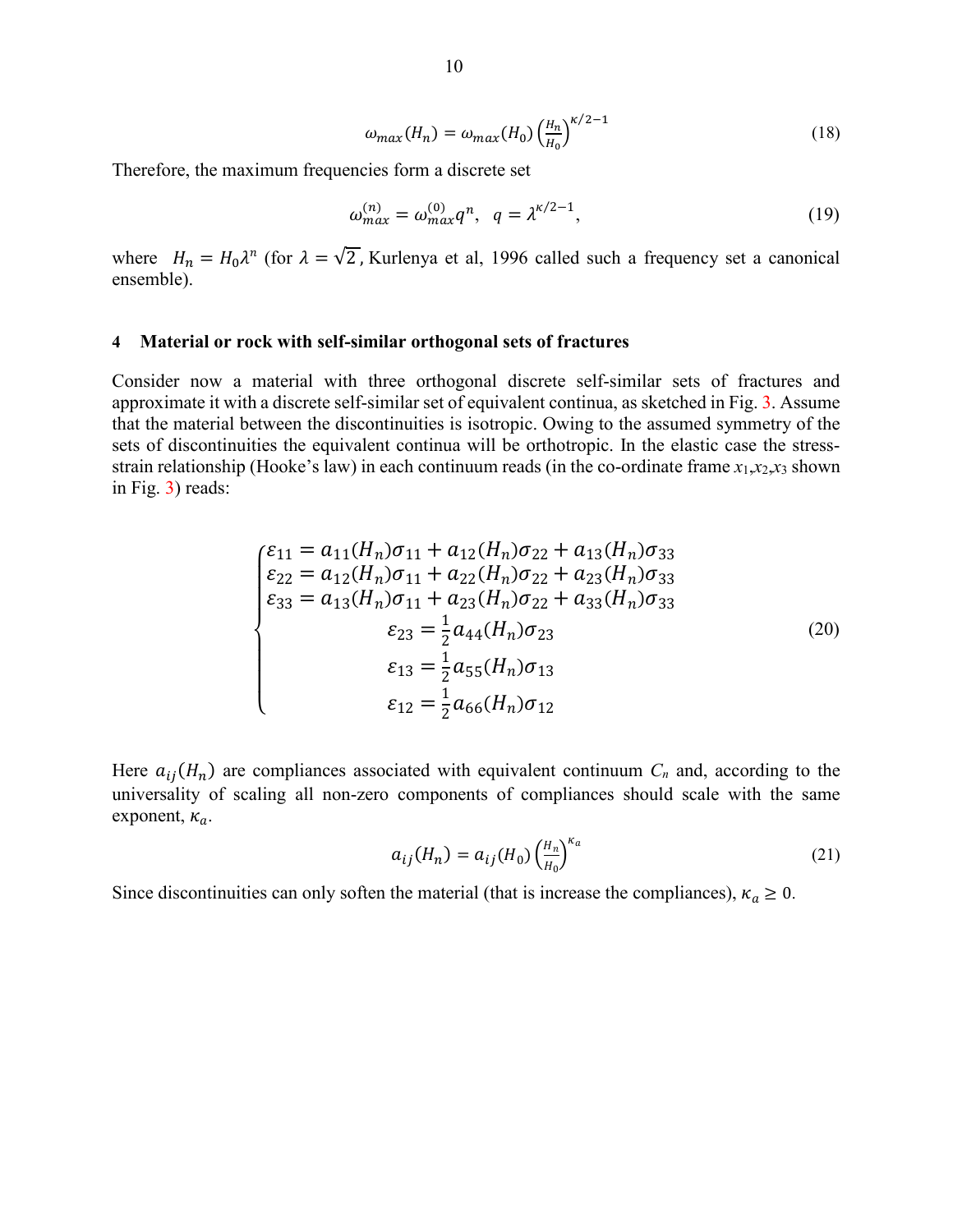

Figure 3. Sketch of a material with three orthogonal self-similar sets of fractures.

It is usually assumed that the discontinuities only affect the compliances that relate the strain-stress components corresponding to the planes of the discontinuities. Then two cases are possible.

Case 1,  $\kappa_a = 0$ . In this case the compliances are scale-invariant reflecting the situation where the cumulative effect of discontinuities of all scales is bounded. In other words the discontinuities can only provide limiting softening to the material.

Case 2,  $\kappa_a > 0$ . In this case the compliances increase with increase in scale. This leads to the following reduced Hooke's law in equivalent continua *Cn*:

$$
\begin{cases}\n\varepsilon_{11} = a_{11}(H_n)\sigma_{11} \\
\varepsilon_{22} = a_{22}(H_n)\sigma_{22} \\
\varepsilon_{33} = a_{33}(H_n)\sigma_{33} \\
\varepsilon_{23} = \frac{1}{2}a_{44}(H_n)\sigma_{23} \\
\varepsilon_{31} = \frac{1}{2}a_{55}(H_n)\sigma_{31} \\
\varepsilon_{12} = \frac{1}{2}a_{66}(H_n)\sigma_{12}\n\end{cases}
$$
\n(22)

An interesting situation occurs when the material has only one set of parallel discontinuities, say normal to  $x_3$ -axis. In this case constitutive relationship (22) reduces to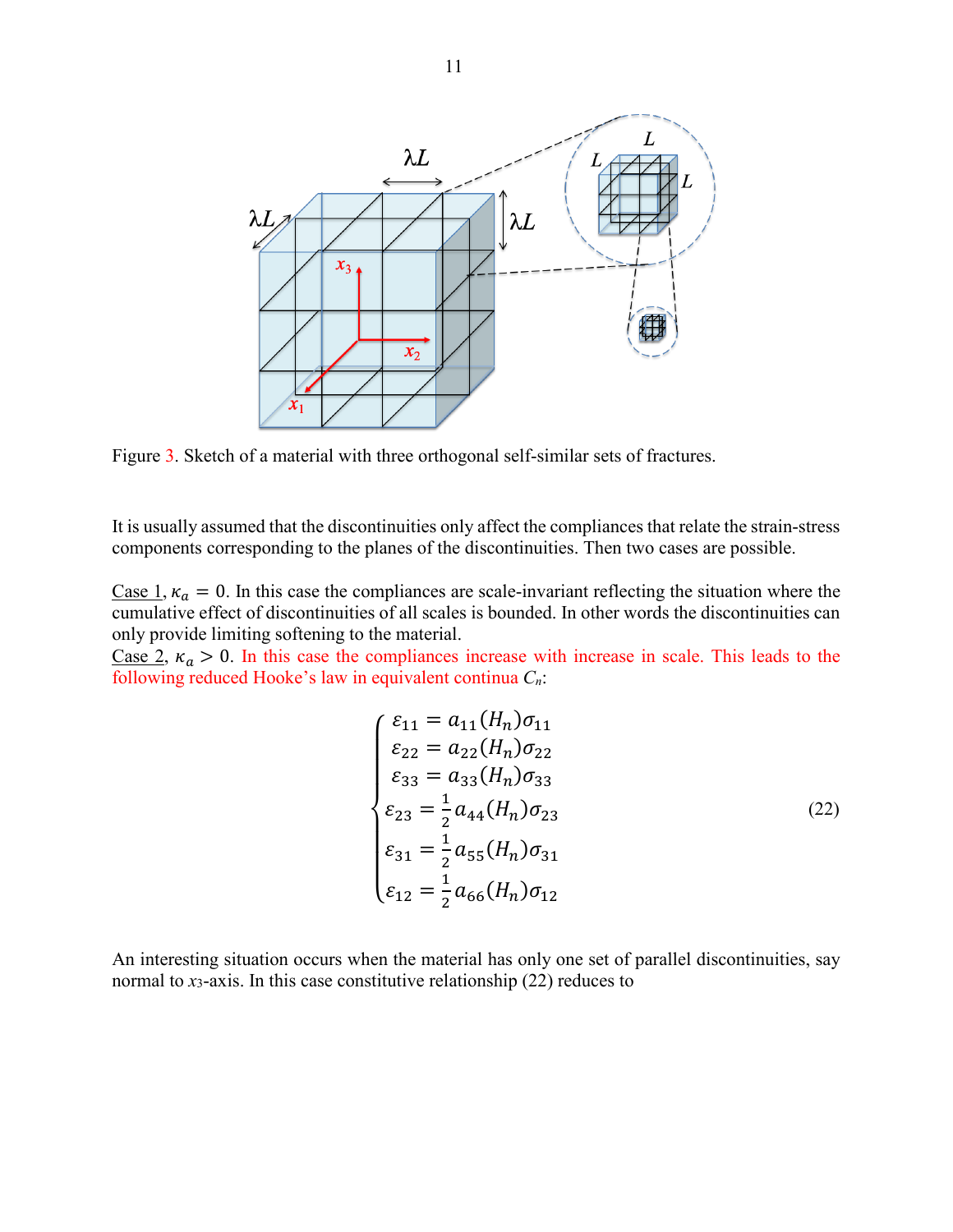$$
\begin{cases}\n\varepsilon_{33} = a_{33}(H_n)\sigma_{33} \\
\varepsilon_{23} = \frac{1}{2}a_{44}(H_n)\sigma_{23} \\
\varepsilon_{31} = \frac{1}{2}a_{55}(H_n)\sigma_{31}\n\end{cases}
$$
\n(23)

which means that the strain-stress components other than listed in equation (23) are not determinable.

Therefore, in the case of one set of parallel fractures only scaling with exponent  $\kappa_a = 0$  is possible. In other words one set of parallel fractures is insufficient to effect unlimiting increase of the components of compliances relating strain and stress components associated with the planes parallel to the discontinuities. A reason for this is the influence of the other components of compliances. For instance when the fractures are represented by finite cracks (normal to  $x_3$ -axis), vanishing of components  $a_{11}=a_{22}=0$  makes the material infinitely stiff in  $x_1$  and  $x_2$  directions, which prevents the cracks from opening in  $x_3$  direction, so the effect of cracks on  $a_{33}$  becomes negligible. As the assumption of dominance of compliances  $a_{33}$  and  $a_{44}=a_{55}$  is not valid, one has to resort to Case 1, so all the compliances are scale-invariant.

The same conclusion is valid for two orthogonal sets of fractures, also leading to  $\kappa_a = 0$ .

Obviously, for scaling of moduli the exponent  $\kappa = -\kappa_a$  and scaling of wave velocities and the frequencies will be given by equations (17) and (19).

## **5 Scaling of statistical parameters of stress-strain distributions**

Understanding the scaling of stress and strain is of great importance for applications, however stress and strain are different in different points of the continuum, so it is impossible to determine their scaling. What is possible though is to investigate scaling of statistical or average properties of stress,  $\sigma_{ij}$ , and strain,  $\varepsilon_{ij}$  distributions. We will concentrate on scaling of averages. To this end we introduce global averages  $\langle \sigma_{ij} \rangle$ ,  $\langle \varepsilon_{ij} \rangle$ . Since averaging is a linear operation the averages of stress and strain are tensors and therefore, due to the universality of scaling they scale with the same exponent. (We note that in our approach the average stress keeps the conventional units, as opposite to the results of stress renormalisation accounting for the fractal scaling of elementary area, Carpinteri, 1994, leading to non-traditional units of stress.) Subsequently, scaling of average stress and strain has the form

$$
\langle \sigma_{ij} \rangle (H_n) = \langle \sigma_{ij} \rangle (H_0) \left( \frac{H_n}{H_0} \right)^{\kappa_{\sigma}}, \quad \langle \varepsilon_{ij} \rangle (H_n) = \langle \varepsilon_{ij} \rangle (H_0) \left( \frac{H_n}{H_0} \right)^{\kappa_{\varepsilon}}
$$
(24)

Consider now the second central moment – the variance. Hereafter we investigate scaling of central moments of stresses noting that for strain the results shall be similar.

$$
M_{ij}^{(2)} = \langle \sigma_{ij}^2 \rangle - \langle \sigma_{ij} \rangle^2 \tag{25}
$$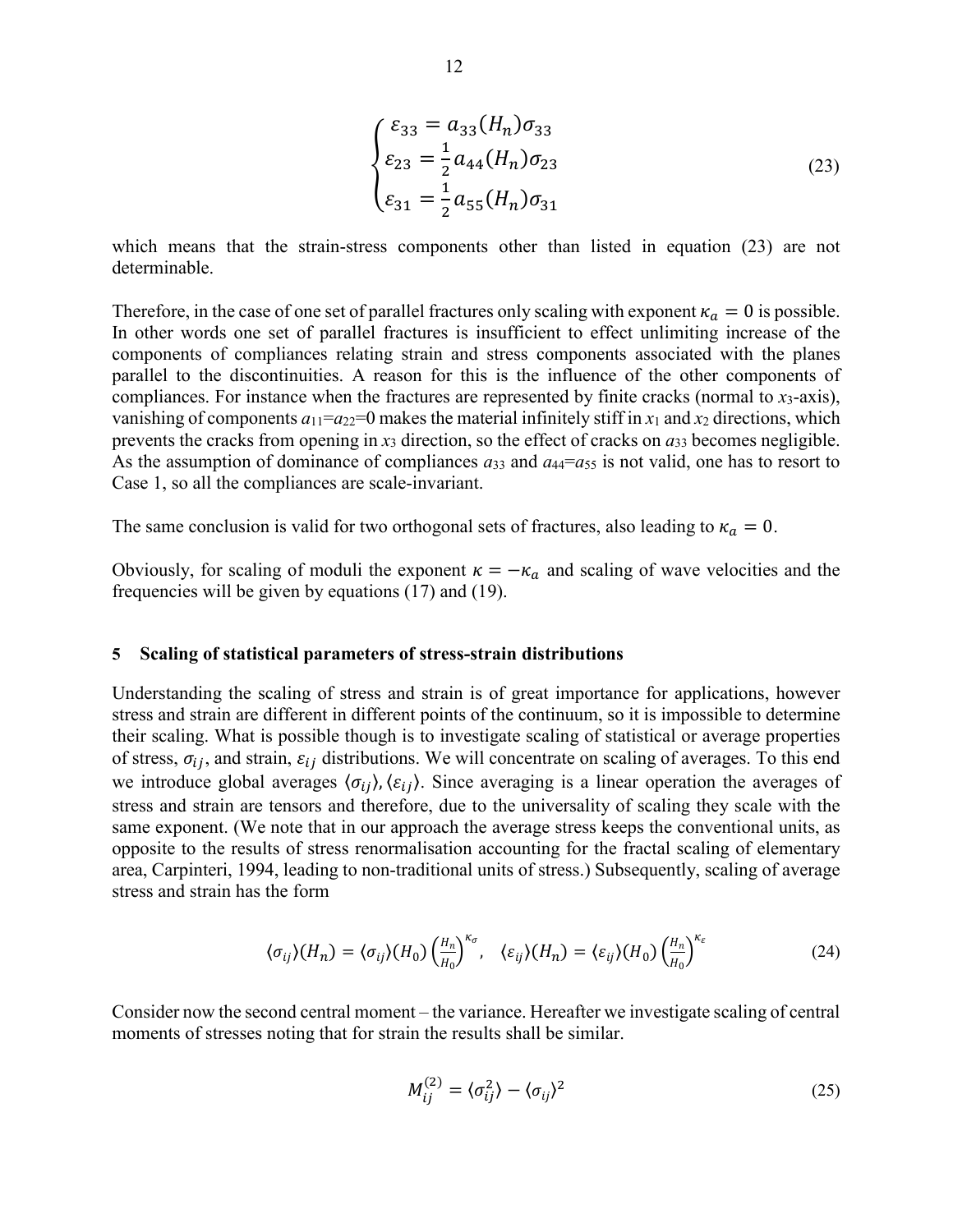All three terms in (25) should scale according to the power law; the scaling exponent for the last term of (25) is known, it is  $2\kappa_{\sigma}$ . Let the exponents of the other two terms be different from  $2\kappa_{\sigma}$ . Then equation (25) is reduced to  $M_{ij}^{(2)}(H_0)(H_n/H_0)^{\alpha} = (\sigma_{ij}^2)(H_0)(H_n/H_0)^{\beta}$  $\langle \sigma_{ij} \rangle^2 (H_0)(H_n/H_0)^{2\kappa_\sigma}$ . Since the discrete power functions are linearly independent (Appendix A) the assumption that  $\alpha$  and  $\beta$  are different from  $2\kappa_{\sigma}$  leads to  $M_{ij}^{(2)}(H_0) = \langle \sigma_{ij}^2 \rangle(H_0) = \langle \sigma_{ij} \rangle^2(H_0) =$ 0. Therefore for non-zero central moments

$$
M_{ij}^{(2)}(H_n) = M_{ij}^{(2)}(H_0)(H_n/H_0)^{2\kappa_\sigma}
$$
 (26)

Similarly, the higher moments of the order of *m* scale as

$$
M_{ij}^{(m)}(H_n) = M_{ij}^{(m)}(H_0)(H_n/H_0)^{m\kappa_\sigma}
$$
 (27)

Therefore, scaling of the averages determines the scaling of higher moments.

Furthermore, given that  $\langle \sigma_{ij} \rangle (H_n) = C_{ijkl} (H_n) \langle \varepsilon_{kl} \rangle (H_n)$  and the components of the tensor of effective elastic moduli  $C_{ijkl}$  scale with exponent  $\kappa$  the following relationship between the scaling exponents can be written:

$$
\kappa_{\sigma} = \kappa + \kappa_{\varepsilon} \tag{28}
$$

where  $\kappa_{\sigma}$  and  $\kappa_{\varepsilon}$  are the scaling exponent for average stress and strain respectively.

Finally, scaling of the total elastic energy reads

$$
U_T(H_n) = U_T(H_0)(H_n/H_0)^{\kappa_\sigma + \kappa_\varepsilon} = U_T(H_0)(H_n/H_0)^{\kappa + 2\kappa_\varepsilon}
$$
\n(29)

In the Cosserat continuum, the elastic energy density is given by equation (15). Since the total elastic energy contains terms from (29) it should scale the same way as (29). Then, given that the Cosserat moduli  $B_{ijkl}$  should scale with exponent  $\kappa + 2$ , the average curvature-twist tensor  $\langle \kappa_{ij} \rangle$ scales with exponent  $\kappa_{\varepsilon} - 1$ .

## **6 Conclusions**

Scaling of characteristics of materials or rocks with discrete self-similar structure can only be represented by power law with respect to discrete self-similar set of scales. The main (perhaps counterintuitive) result reported here is that as long as the discrete-scaling quantities are in a linear relationship, they must either scale with the same exponent or vanish (the *Universality of scaling exponent*). In particular, non-zero components of the same tensor must scale with the same exponent. This leads to the same scaling of elastic moduli (that is the scaling exponents are always isotropic) and, consequently to the same scaling of all wave velocities. Since each scale determines the minimum lengths of waves that can propagate, there exists a discrete set of maximum frequencies of propagating waves.

In isotropic material with isotropic distributions of discrete self-similar disc-like cracks scaling of Young's modulus is controlled by the concentration of cracks at each scale. The most interesting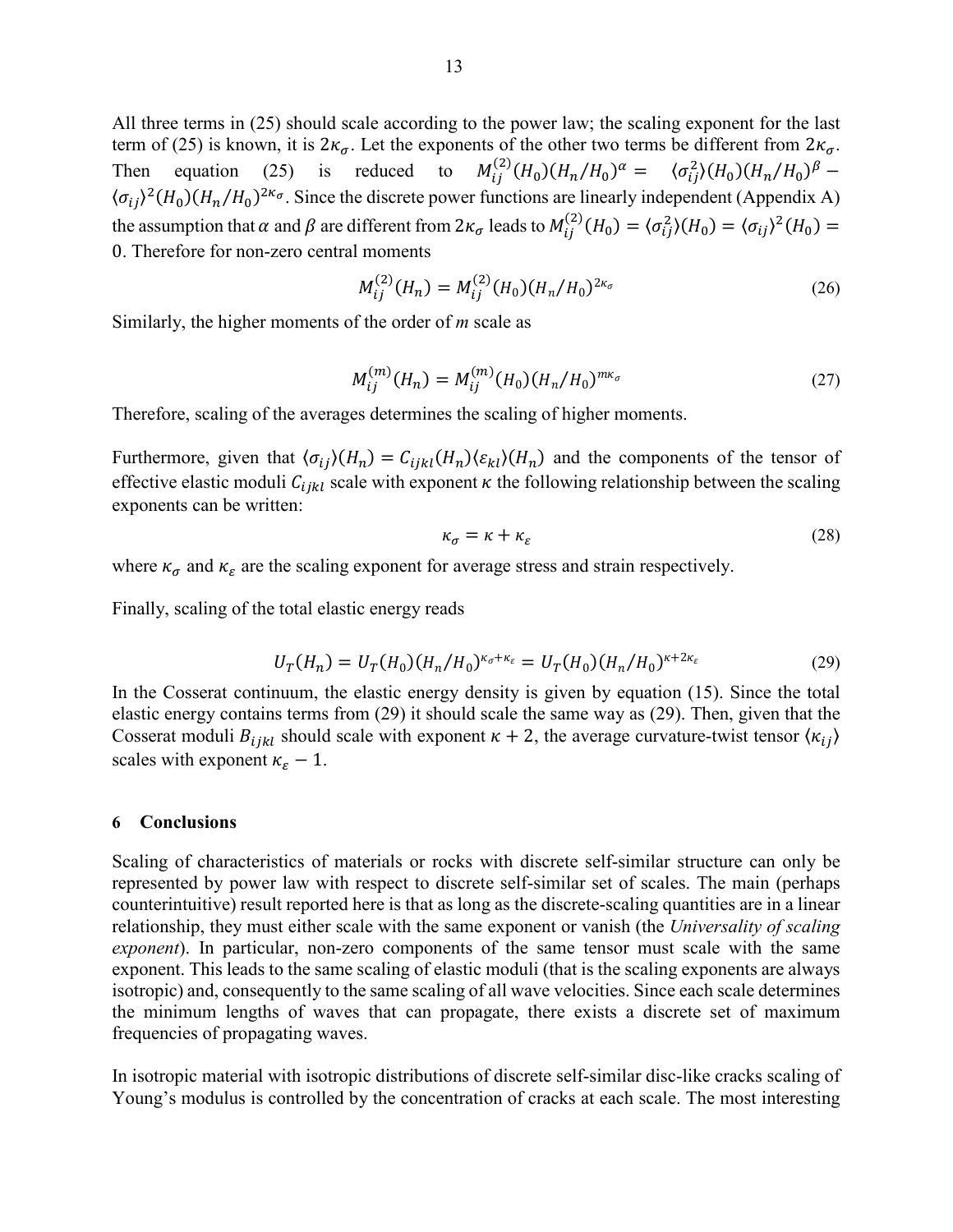is however the behaviour of the Poisson's ratio: self-similar sets of cracks capable of shearing and opening (or closing when the cracks have some initial aperture) lead to the Poisson's ratio equal to zero, while self-similar sets of frictionless shear cracks produce the Poisson's ratio equal to 0.5 making the material with such cracks incompressible.

Isotropic material with discrete self-similar parallel fractures forming one or two (mutually perpendicular) sets leaves the moduli scale invariant (scaling exponent is zero) suggesting that the combined effect of only one or two orthogonal sets of fractures is insufficient for the multiscale reduction of moduli. Only three mutually orthogonal sets of discontinuities are capable of producing self-similar reduction of moduli with the power law expressed by a negative exponent.

While stress-strain distributions cannot be treated as self-similar, their averages and averages of higher moments are self-similar and scale by power law. This leads to simple relationships between scaling exponents of average strain, stress, their higher moments and the moduli. Since the scaling of average strain could be determined from observations or measurements and scaling moduli could in principle be inferred from the measured wave velocities, the derived relationships would produce the scaling of the statistical parameters of stress distributions. This can be used for estimating the risk of rock mass failures and assist in designing safe geotechnical structures.

Even the discrete self-similarity is a very strong property imposing severe limitations on scaling of the characteristics and statistical parameters of the mechanical (and physical) fields. Obviously, the self-similarity is only a first order approximation of scale dependence. Yet it can prove to be important for designing new multiscale materials as well as for rock characterisation in geosciences given that when the range of scales is considerable, the opportunities to conduct measurements at very small and very large scales are limited. Then the developed relationships between scaling exponents of the material characteristics and average stress and strain can provide the means for upscaling or downscaling (albeit approximately) of the laboratory data and thus offer insight into the material behaviour at micro- and macroscales.

**Acknowledgement**. The authors acknowledge support from the Australian Research Council through project DP190103260.

# **Appendix A**

Here we prove the Lemma: *K* discrete functions of *h* forming set  $\{h^{\kappa_1}, h^{\kappa_2}, \dots h^{\kappa_K}\}, \kappa_1 < \kappa_2$  $\cdots < \kappa_K$  are linearly independent, that is equation

$$
\sum_{k=1}^{K} C_k h^{\kappa_k} = 0 \tag{A1}
$$

allows only one solution,  $C_k = 0, k = 1, ..., K$ .

Indeed, consider a discrete self-similar set  $h_p = q^p$ ,  $p = 0,..K - 1$ . Then eq. (A1) reads

$$
\sum_{k=1}^{K} C_k q^{p\kappa_k} = 0 \tag{A2}
$$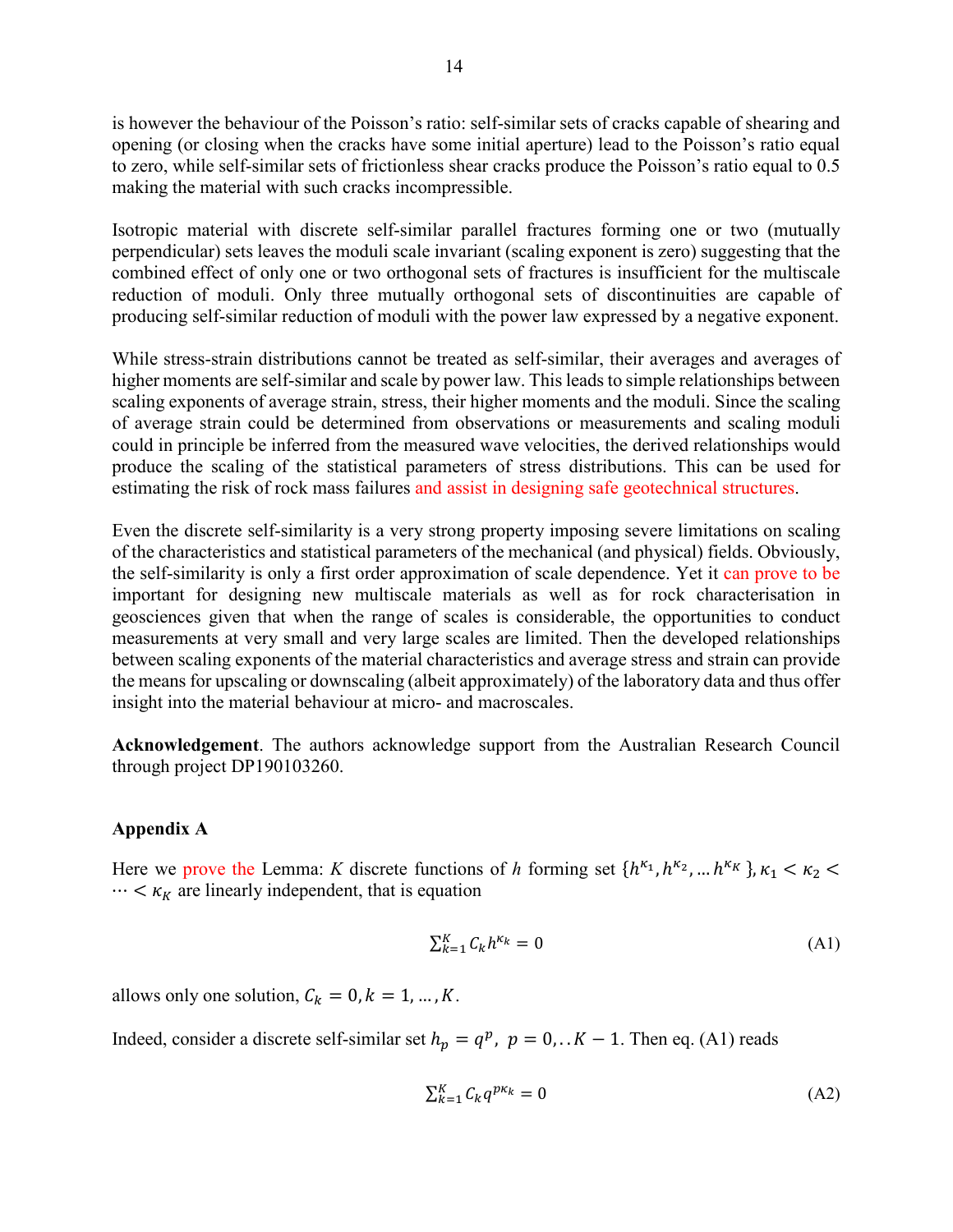By introducing  $x_k = q^{\kappa_k}$  equation (A2) can be turned into *K* linear homogeneous equations with respect to  $C_k$ 

$$
\sum_{k=1}^{K} C_k x_k^p = 0, \ p = 0, 1, \dots K - 1
$$
 (A3)

The matrix of the system is the transposed Vandermonde matrix whose determinant det $(x_k^p)$  =  $\prod_{i>k}(x_i - x_k) \neq 0$ . Therefore, the only solution of (A3) is  $C_k = 0, k = 1, ..., K$ , which finalized the proof.

## **Appendix B**

Consider an isotropic material filled with isotropically distributed disc-like cracks. Suppose the concentration of the cracks is low such that their interaction can be neglected. (This is the simplest case comprehensively considered in the literature, e.g., Bristow, 1960; Walsh, 1965a,b,c.) It is convenient to use Salganik's (1973) solution for elliptical cracks as it is easy to modify to account for pure shear cracks. According to this solution the effective moduli can be expressed as follows

$$
\begin{cases}\nE = E_m \left\{ 1 - \frac{8\pi}{45} (1 - v_m^2) [C_1(v_m) + C_2(v_m) + 3C_3(v_m)]v \right\} \\
v = v_m - \frac{4\pi}{45} (1 - v_m^2) \left\{ 2(1 + 3v_m) C_3(v_m) - (1 - 2v_m) [C_1(v_m) + C_2(v_m)] \right\} v\n\end{cases}
$$
\n(B1)

Here  $E_m$  and  $v_m$  are the Young's modulus and Poisson's ratio of the material between the cracks,

$$
v = N\langle a^3 \rangle \tag{B2}
$$

is the dimensionless crack concentration, *N* is the number of cracks per unit volume and  $\langle a^3 \rangle$  is the average cube of the crack radius.

Coefficients  $C_1$ ,  $C_2$ ,  $C_3$  represent the contribution of shear  $(C_1, C_2)$  and normal  $(C_3)$  components of the displacement discontinuity through the cracks. For shear frictionless cracks we shall assume  $C_3 = 0$ , while the other coefficients, according to Salganik (1973) are

$$
C_1 = C_2 = \frac{4}{\pi} \frac{1}{2 - \nu} \tag{B3}
$$

Then eqs.  $(B1)$ ,  $(B3)$  give

$$
E = E_m \left[ 1 - \frac{64}{45} \frac{1 - v_m^2}{2 - v_m} v \right]
$$
  

$$
v = v_m + \frac{32 (1 - v_m^2)(1 - 2v_m)}{45} v
$$
 (B4)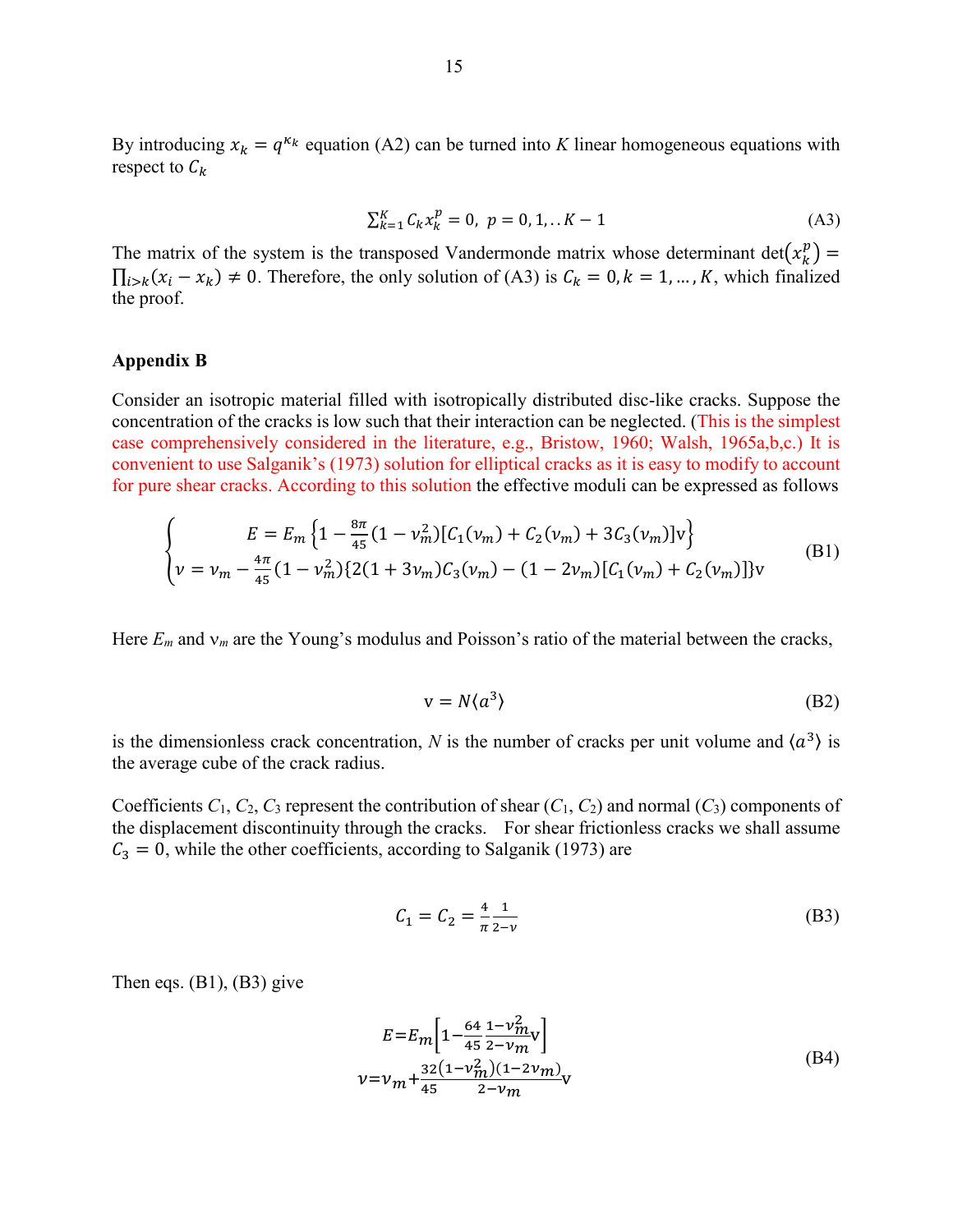Eq. (B4) is obtained for low crack concentrations, when the crack interaction can be neglected. For higher crack concentrations we use the differential self-consisted method according to which the cracks are introduced by portions of low concentrations each considering to be in the effective medium with moduli determined by the already introduced cracks. (This method was initially proposed by Bruggeman, 1936 and then used by Brinkman, 1952; Salganik, 1973, 1974, 1982; Neal and Nader, 1973; Vavakin and Salganik, 1975, 1978; Bruner, 1976; Henyey and Pomphrev, 1982; Nemat-Nasser and Horii, 1983; Zimmerman, 1984, 1991; Kemeny and Cook, 1986; Hashin, 1988; see also review by Kachanov, 1992. Dyskin, 1985; Germanovich & Dyskin, 1994 proved the validity of the differential self-consistent method for materials with cracks or heterogeneities of wide distribution of sizes; see Appendix A in Dyskin & Pasternak, 2019 for details.) The differential self-consistent method leads to the following system of differential equations

$$
\begin{cases}\n\frac{dE}{dv} = -E \frac{64}{45} \frac{1 - v^2}{2 - v} \\
\frac{dv}{dv} = \frac{32}{45} \frac{(1 - v^2)(1 - v)}{2 - v} \\
E|_{v=0} = E_m \\
V|_{v=0} = V_m\n\end{cases}
$$
\n(B5)

After referring the material with properties  $E_m$ ,  $V_m$  to the *n*-1 scale, system of equations (11) is obtained.

## **References**

- Allonso-Marroquin, F., I. Vardoulakis, H.J. Herrmann, D. Weatherley and P. Mora, 2006. Effect of rolling on dissipation in fault gouge. Phys. Rev. E, 74, 031306.
- Ashby M. F. & Y. J. M. Bréchet (2003). Designing hybrid materials. Acta Mater. 51, 5801–5821.
- Babaie, H. A., Hadizadeh, J. & Babaei, A. (1995). Self-similar cataclasis in the Saltville thrust zone, Knoxville, Tennessee. *J. Geophys. Research*, 100(B9), 18,075-18,084.
- Bagi, K. and M.R. Kuhn, 2004. Different rolling measures for granular assemblies. In: Vermeer, Ehlers, Herrmann and Rahmm, editors. Modelling of Cohesive-Frictional Materials, Taylor and Francis Group, London, 3-12.
- Balankin, A. S. (1992). Theory of elasticity of fractals and model of non-linear elasticity, high elasticity and fracture of materials with a multifractal structure. *Sov. Phys. Dokl*. 37 (7), 379- 382.
- Balankin, A. S. (1997). Physics of fracture and mechanics of self-affine cracks. *Engg. Fract. Mech*. 57, 135-203 $E_m$ .
- Barenblatt, G. I. & Botvina, L. R. (1980). Application of the similarity method to damage calculation and fatigue crack growth studies. *Defects and Fracture*, G.C. Sih and H. Zorski (Eds.), Martinus Nijhoff Publishers, 71-79.
- Barton, C. A. & Zoback, M. D. (1992). Self-similar distribution and properties of macroscopic fractures at depth in crystalline rock in the Cajon Pass scientific drill hole. *J. Geophys. Res*., 97B (4), 5181-5200.
- Batchelor, G. K. (1974). Transport properties of two-phase materials with random structure. *Annal. Rev. Fluid Mech*., Palo Alto, California Ann. Rev., Inc., 6, 227-255.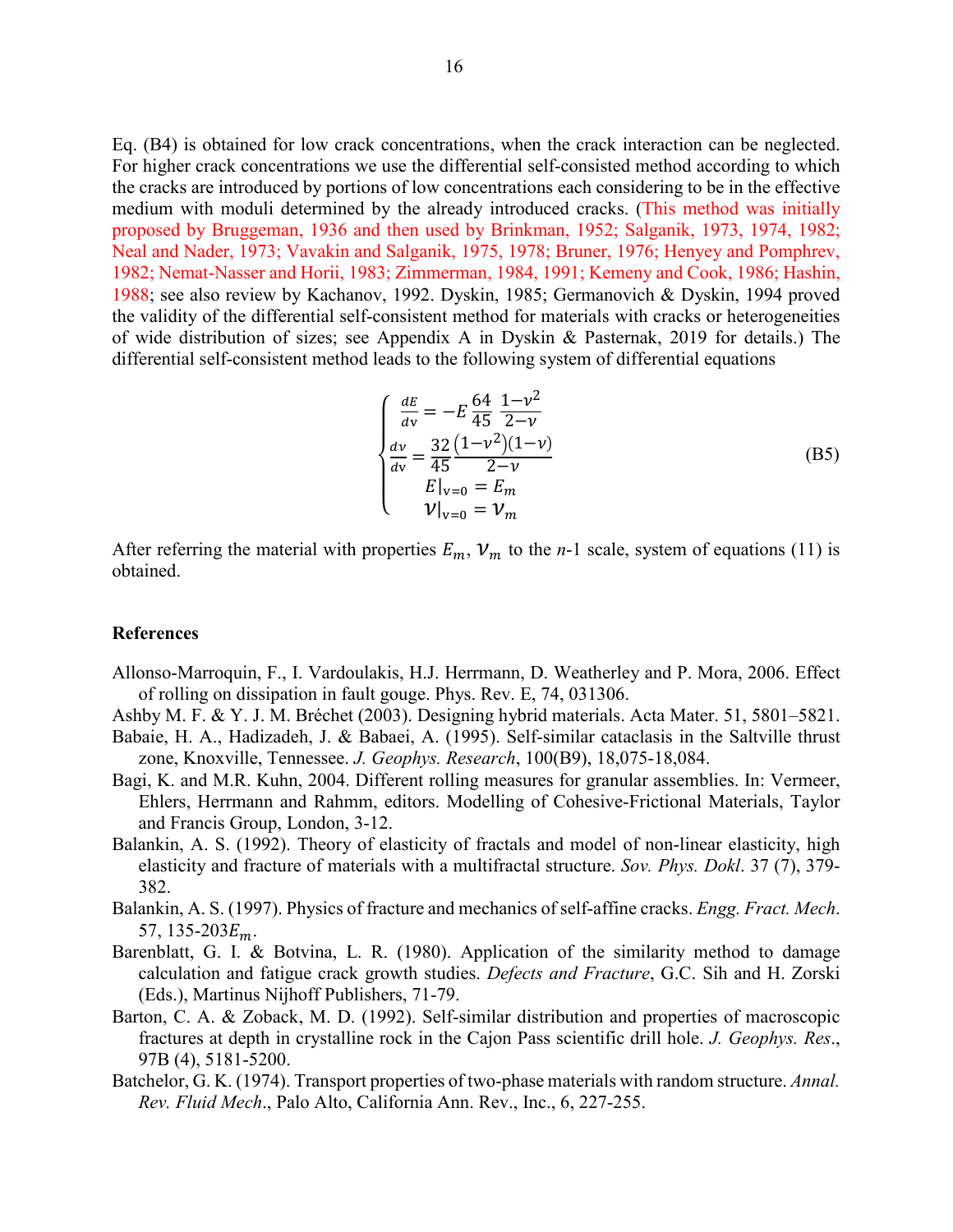Bazant, Z. P. (1993). Scaling laws in mechanics of failure. *J. Engg Mechanics*, 119(9), 1828-1844.

- Bazant, Z. P. (1997). Scaling of quasibrittle fracture: hypotheses of invasive and lacunar fractality, their critique and Weibull connection. *Int. J. Fracture*, 83, 41-65.
- Borodich, F. M. (1992). Fracture energy in fractal crack propagating in concrete and rock. Transactions (Doklady) of the Russian Academy of Sciences: Earth Science Section, 327, 36- 40.
- Borodich, F. M. (1994). Fracture energy of brittle and quasi-brittle fractal cracks. IFIP Transactions: A. Computer Science and Technology, 41, 61-68.
- Borodich, F. M., (1997). Some fractal models of fracture. J. Mech. Phys. Solids, 45 (2), 239-259.
- Brinkman, H.C. (1952). The viscosity of concentrated suspensions and solutions, *J. Chemical Physics*, Vol. 20, No. 4, p. 571.
- Bristow, J.R. (1960). Microcracks, and the static and dynamic elastic constants of annealed and heavily cold-worked metals. British Journal of Applied Physics, 11, 81-85.
- Bruggeman, D.A.G. (1935). Berechnung verschidener Phisikalischer Konstanten von Heterogenen Substanzen, *Ann. Phys.*, Vol. 24, No. 7, p. 636 (in German).
- Bruner, W.M. (1976). Comment on 'Seismic velocities in dry and saturated cracked solids' by Richard J. O'Connell and Bernard Budiansky, *J. Geophys. Res.*, Vol. 81., No. 14, pp. 2573- 2576.
- Bruno, B. C., Taylor, G. J., Rowland, S. K., Lucey, P. G. & Sel, S. (1992). Lava flows are fractals. *Geophys. Res. Let*., 19(3, 305-308.
- Burkart, B. and S. Self, 1985. Extension and rotation of crustal blocks in northern Central America and effect on the volcanic arc. Geology, 13, 22-26.
- Carpinteri, A. (1994). Scaling laws and renormalization groups for strength and toughness of disordered materials. *Int J. Solids Struct.*, 31(3), 291-302.
- Carpinteri, A., Chiaia, B. & Ferro, G. (1995). Multifractal scaling law: An extensive application to nominal strength size effect of concrete structures. Politecnico di Torino.
- Carpenteri, A. & Cornetti, P. (2002). A fractional calculus approach to the description of stress and strain localization in fractal media. *Chaos, Solitons and Fractals*, 13, 85-89.
- Cheng, Q. (1999). Multifractality and spatial statistics. Computers & Geosciences, 25(9), 949-961.
- Cherepanov, G. P., Balankin, A. S. & Ivanova, V. S. (1995). Fractal fracture mechanics a review. *Engg Fracture Mechanics*, 51(6), 997-1033.
- Cuisiat, F. D. & Haimson, B. C. (1992). Scale effects in rock mass stress measurements. Int. J. *Rock Mech. Min. Sci. & Geomech. Abstr*., 29, 99-117.
- Desrues J. & Viggiani G. 2004. Strain localization in sand: an overview of the experimental results obtained in Grenoble using stereophotogrammetry. Int. J. Numer. Anal. Meth. Geomech. 28, 279–321.
- Drazer, G., Auradou, H., Koplik, J. & Hulin, J. P. (2004). Self-affine fronts in self-affine fractures: Large and small-scale structure. Physical Review Letters, 92(1), p.014501.
- Dubois, J. (1998). *Non-Linear Dynamics in Geophysics*. John Wiley and Sons, Chichester, New York, Weinheim, Brisbane, Singapore, Toronto.
- Dyskin, A. V. (1985). On the calculation of the deformation characteristics of a material with cracks. *Mechanics of Solids*, 20, 126-131.
- Dyskin, A. V. (1999a). Elastic properties of materials with self-similar or fractal microstructure. In: Jones, N.P., Ghanem, R.G. (Eds.) 13<sup>th</sup> ASCE Engineering Mechanics Conference CDROM, The Johns Hopkins University, Baltimore MD, USA, June13-16, 1999.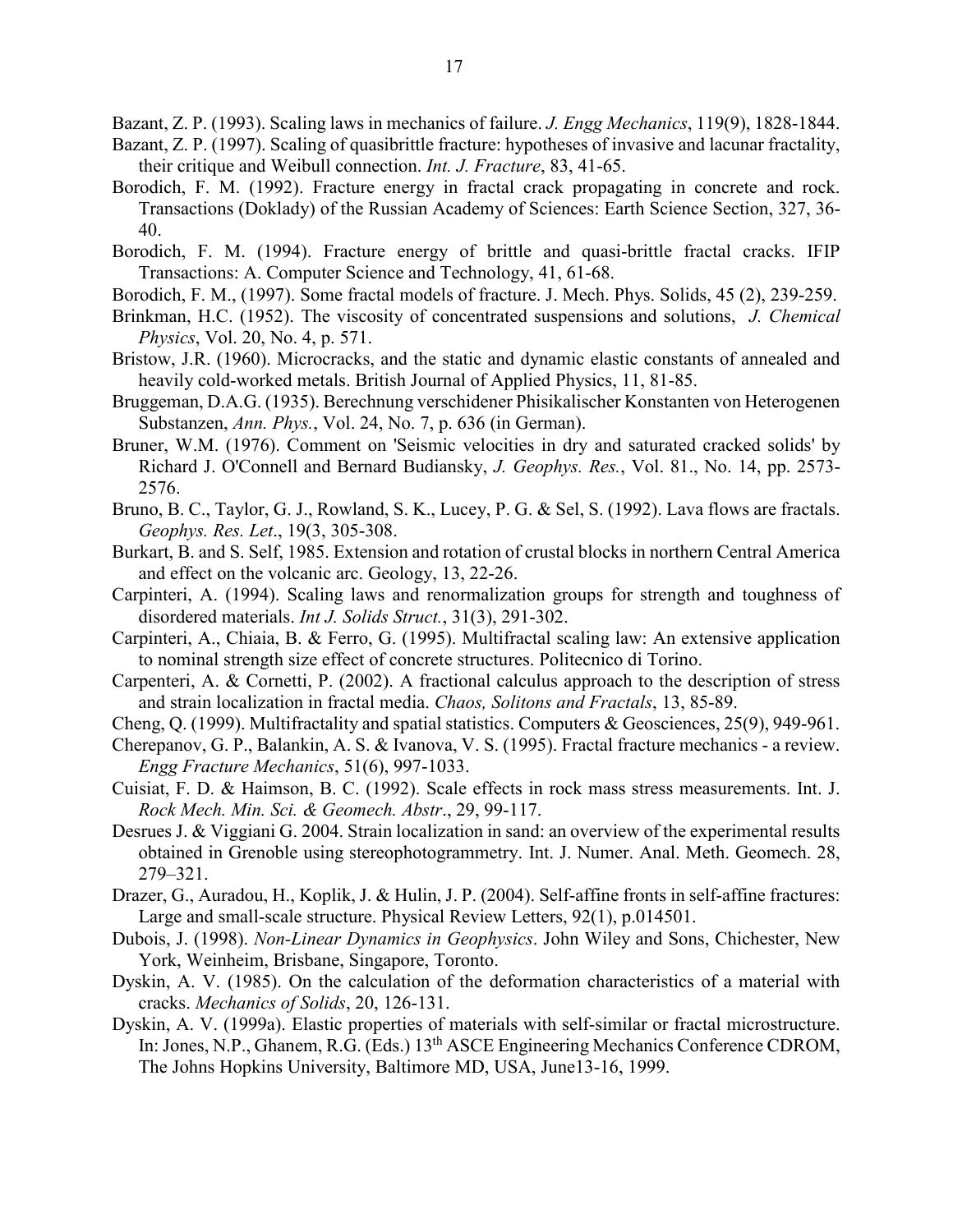- Dyskin, A. V. (1999b). Fracture mechanics of materials with self-similar or fractal microstructure. In: Ye, L., Mai, Y.-W. (Eds.) International Workshop on Fracture Mechanics and Advanced Engineering Materials. December 8-10, 1999. The University of Sydney, 28-35.
- Dyskin A. V. (2000). Formation of multiscale self-similar brittle crack structures. In: Heness, G. (Ed.) Structural Integrity and Fracture 2000. University of Technology, Sydney, 60-70.
- Dyskin, A. V. (2001). Self-similar crack distributions: Mechanics of formation and method of modelling. *Intern. J. Fracture*, 112, L41-46.
- Dyskin, A. V. (2002a). Self-similar crack patterns induced by spatial stress fluctuations. *Fatigue and Fracture of Engineering Materials and Structures*, 25, 187-200.
- Dyskin, A. V. (2002b). Mechanics of fractal materials. In: Karihaloo, B. (Ed), Proc. of the IUTAM Symposium on analytical and computational fracture mechanics of non-homogeneous materials. Cardiff, UK, June 18-22, 2001, Kluwer Academic Press 73-82.
- Dyskin A.V. (2003). Mechanics of Earth crust with fractal structure. 3rd ACES Workshop Proceedings, Maui, Hawaii, USA, May 5-10, 2002 (Donnellan, A. and Mora, P., Eds), 53-58.
- Dyskin, A. V. (2004). Continuum fractal mechanics of Earth's crust. *Pure and Appl. Geophys*. 161, 1979-1989.
- Dyskin, A. V. (2005). Effective characteristics and stress concentrations in materials with selfsimilar microstructure. *Int. J. Solids Struct*, 42 (2) 477-502.
- Dyskin, A. V. (2006). Multifractal properties of self-similar stress distributions, *Philosophical Magazine*, 86, Nos 21-22, 3117-3136.
- Dyskin, A. V. (2007). Self-similar pattern formation and continuous mechanics of self-similar systems. *Hydrology and Earth System Sciences*, 11, 665-676.
- Dyskin, A. V. (2008). Parallel fault systems with evolving self-similar sliding zones. *PAGEOPH*, 165, N.3/4, 545-565.
- Dyskin, A. V., Salganik, R. L. & Ustinov, K. B. (1992). Multi-scale geomechanical modeling. In: Szwedzicki, T., Baird, G.R., Little, T.N. (Eds.) Western Australian Conference on Mining Geomechanics. 235-246.
- Dyskin, A. V. & Pasternak, E. (2008). Scaling of effective elastic characteristics of generalised continua. *IUTAM Symposium on Scaling in Solid Mechanics*, F. Borodich (Ed) Springer Science+Business Media B.V., 189-198.
- Dyskin, A. V., Pasternak E. & Xu, Y. (2017). Behaviour of extreme auxetic and incompressible elastic materials. *Physica Status Solidi* B, 254, 1600851. doi:10.1002/pssb.201600851.
- Dyskin A. V. & Pasternak, E. (2019). Residual strain mechanism of aftershocks and exponents of modified Omori's law. *Journal of Geophysical Research: Solid Earth*, 10.1029/2018JB016148.
- Gelikman, M. B. & Pisarenko, V. F. (1989). About the self-similarity in geophysical phenomena. In: Discrete Properties of the Geophysical Medium, Nauka, Moscow, 109-130.
- Germanovich, L.N. & A.V. Dyskin (1994). Virial expansions in problems of effective characteristics. Part II. Anti-plane deformation of fibre composite. Analysis of self-consistent methods. *J. Mechanics of Composite Materials*, 30, No. 3, 234-243.
- Ghanbarian, B. & Hunt, A. G. (2017). Fractals: Concepts and Applications in Geosciences. CRC Press.
- Gillespie, P. A., Howard, C. B., Walsh, J. J. & Watterson, J. (1993). Measurement and characterisation of spatial distribution of fractures. *Tectonophysics*, 226, 113-141.
- Gol'dstein, R. V. & Mosolov, A. B. (1991). Cracks with a fractal surface. Sov. Phys. Dokl. 36 (8), 603-605.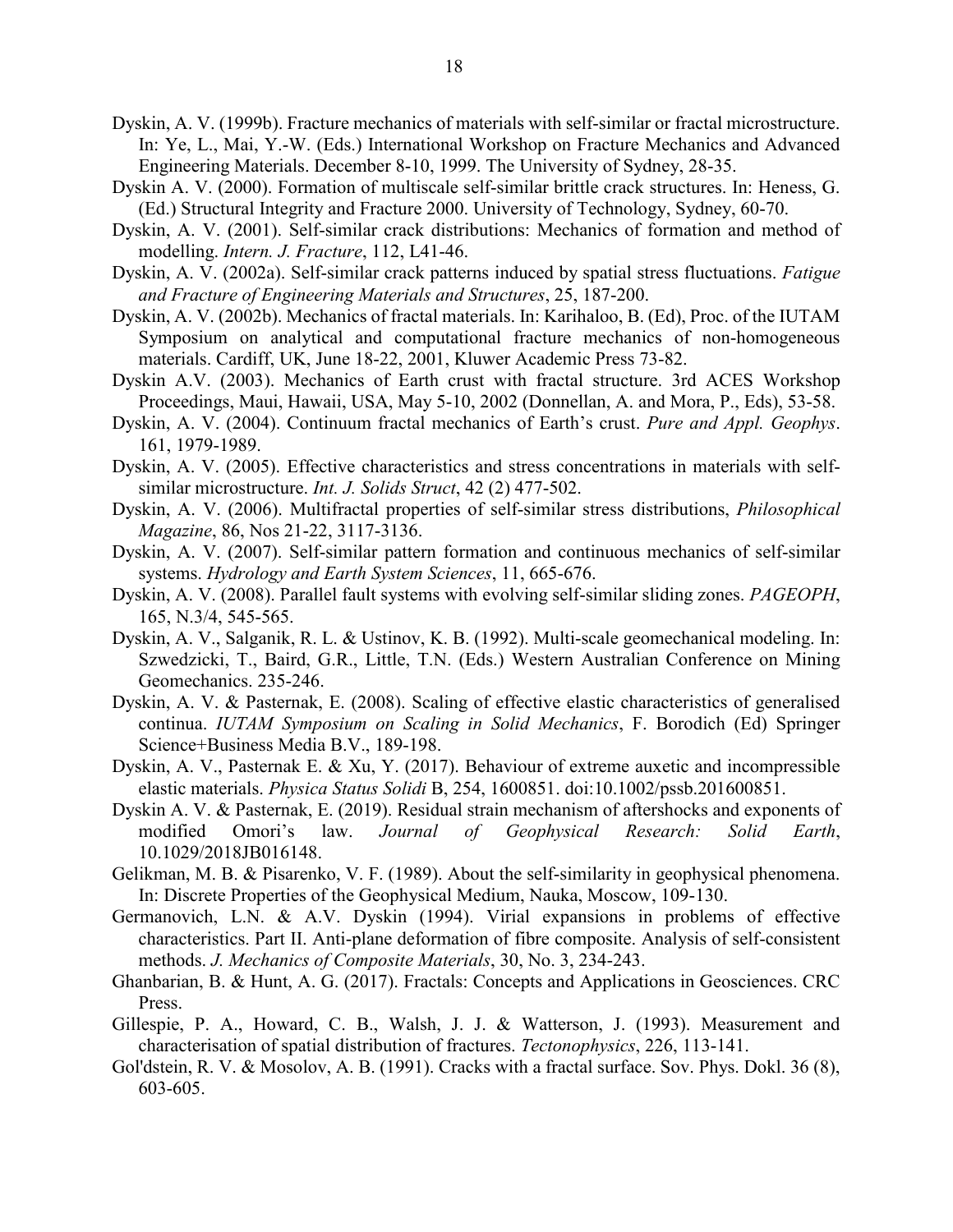- Fort, X., J.P. Brun & F. Chauvel, (2004). Contraction induced by block rotation above salt (Angolan margin). Marine and Petroleum Geology, 21, 1281–1294.
- Hartmann, W. K. (1969). Terrestrial, lunar and interplanetary rock fragmentation. Icarus, 10, 201- 213.
- Hashin, Z. (1988). The differential scheme and its application to cracked materials, *J. Mech. Phys. Solids*, 36, No. 6, pp. 719-734.
- Herrmann, H.J., 1989. Fractal deterministic cracks. Physica D, 38, 192-197.
- He, J., Xu, Y., Pasternak, E. & Dyskin, A.V. (2019). Development of non-smooth fracture surface by cracks propagating in heterogeneous and particulate materials. *Engineering Fracture Mechanics,* (in press).
- Henyey, F.S. & Pomphrev, N. (1982). Self-consistent elastic moduli of a cracked solid," *Geophys. Res. Lett.*, 9, No. 8, pp. 903-906.
- Hunter, S. C. (1976). *Mechanics of Continuous Media*. John Willey & Songs, New York, London, Sydney, Toronto.
- Issa, M. A. & Hammad, A. M. (1993). Fractal characterisation of fracture surfaces in mortar. *Cement and Concrete Research*, 23, 7-12.
- Jaeger, J. A. (1979). *Rock Mechanics and Engineering*. Cambridge University Press. Cambridge.
- Jeronimidis, G. (2000). *Structure-property relationship in biological materials*. In: Elices, M. (Ed.) Structural Biological Materials. Design and Structure-Property Relationships. Pergamon, Amsterdam, Lausianne, New York, Oxford, Singapore, Tokyo, 3-16.
- Jones, J. G., Thomas, R. W & Earwicker, P.G. (1989). Fractal properties of computer-generated and natural geophysical data. *Computers & Geosciences*, 15(2), 227-235.
- Kachanov, M. (1992). Effective elastic properties of cracked solids: critical review of some basic concepts," *Applied Mechanics Reviews*, 45, No. 8, 304-335.
- Katz, A. J. & Thompson, A. H. (1985). Fractal sandstone pores: Implications for conductivity and pore formation. *Phys. Rev Le*tt. 54, 1325-1328.
- Kemeny, J.M. & Cook, N.G.W. (1986). Effective moduli, non-linear deformation and strength of a cracked elastic solid," *Intern. J. Rock Mech. Min. Sci. and Geomech. Abstr.* 23, No. 2, pp. 107-118.
- Kishino Y. & Thornton C. (1999). Discrete element approaches. In: Oda M, Iwashita K, editors. Mechanics of Granular Materials. An introduction. Balkema. Rotterdam, Brookfield, p. 147- 223.
- Krajcinovic, D. (1996). *Damage Mechanics*. Elsevier, Amsterdam, Lausanne, New York, Oxford, Shannon, Tokyo.
- Kurlenya, M. V., Oparin, V. N. & Vostrikov, V. I. (1996). Pendulum-type waves. part i: state of the problem and measuring instrument and computer complexes. *Journal of Mining Science*, = 32(3), 1996, 159-163
- Kuzikova S.L. & Mukhamediev ShA. 2010. Structure of the present day velocity field of the crust in the area of the Central Asian GPS network. Izvestiya, Physics of the Solid Earth, 46, 584- 601.
- Lakes, R. (1993). Materials with structural hierarchy. *Nature*, 361(6412), 511–515.
- Lim, Q. J., Wang, P., Koh, S. L. A., Khoo, E. H & Bertoldi, K. 2015. Wave propagation in fractalinspired self-similar beam lattices. *Applied Physics Letters*, 107(22), p.221911.
- Lourenço, P.B., D.V. Oliveira, P. Roca & A. Orduña (2005). Dry joint stone masonry walls subjected to in-plane combined loading. Journal of Structural Engineering, ASCE, November, 1665-1673.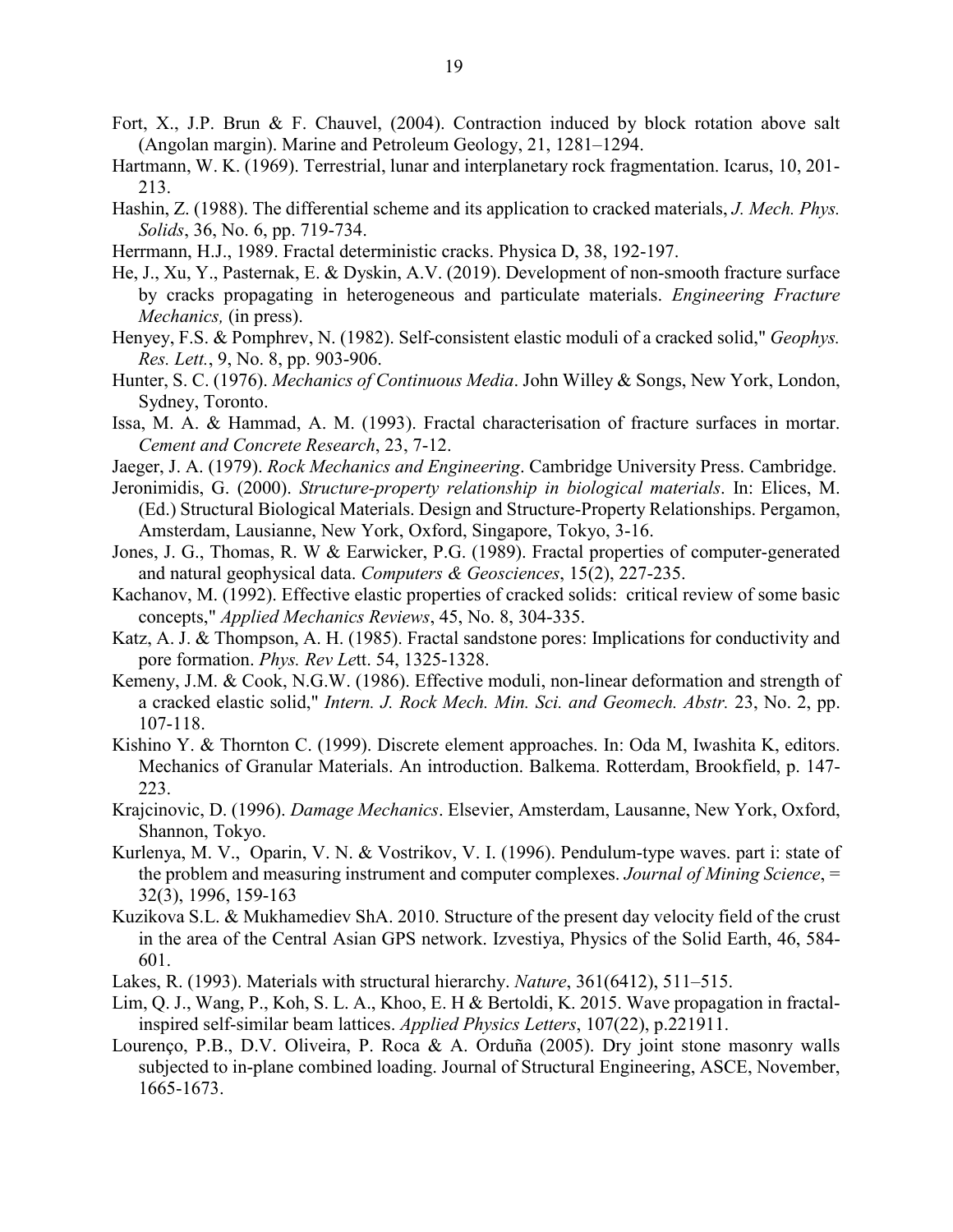- McCaffrey, R., A.I. Qamar, R.W. King, R. Wells, G. Khazaradze, C.A. Williams, C.W. Stevens, J.J. Vollick & P.C. Zwick (2007). Fault locking, block rotation and crustal deformation in the Pacific Northwest. Geophys. J. Int. 169, 1315–1340.
- Mecholsky, J. J., Passoja, D. E. & Feinberg-Ringle, K. S. (1989). Quantitative analysis of brittle fracture surfaces using fractal geometry. J. Am. Ceramic Soc., 72 (1), 60-65.
- Mosolov, A. B. (1991a). Fractal Griffith cracks. *Sov. Phys. Tech. Phys*. 36 (7), 754-755.
- Mosolov, A. B. (1991b). Fractal J integral in fracture. *Sov. Tech. Physics Letters*. 17 (10), 698- 700.
- Mosolov, A. B. & Borodich, F. M. (1992). Fractal fracture of brittle bodies during compression. *Sov. Phys. Dokl*. 37 (5), 263-265.
- Mosolov, A. B. (1993). Mechanics of fractal cracks in brittle solids. *Europhysics Letters*, 24(8), 673-678.
- Mueth, D.M., G.F. Debregeas, G.S. Karczmar, P.J. Eng, S.R. Nagel and H.M. Jaeger, 2000. Signatures of granular microstructure in dense shear flows, Nature 406, 385-389.
- Mukhamediev, Sh.A, A.V. Zubovich & S.I. Kuzikov (2006). Identification of Crustal Blocks Based on GPS Data. Doklady Earth Sciences, 408, 678–681.
- Neal, C.H. & Nader, W.K. (1973). Prediction of transport process within an homogeneous swarm of spherical particles," *Amer. Institute of Chem. Eng. J.*, 19, 112-119.
- Nemat-Nasser, S. & Horii, H. (1983) Overall moduli of solids with microcracks: load-induced anisotropy," *J. Mech. Phys. Solids*, 31, No. 2, 155-171.
- Nowacki, W. (1970). Theory of Micropolar Elasticity. Springer. Wien.
- Ouchi, S. & Matsushita, M. (1992). Measurement of self-affinity on surfaces as a trial application of fractal geometry to landform analysis. Geomorphology, 5(1-2), 115-130.
- Pan, N. (2014). Exploring the significance of structural hierarchy in material systems—A review. *Applied Physics Reviews*, 1(2), p.021302.
- Parsons, T. (2008) Persistent earthquake clusters and gaps from slip on irregular faults. Nature Geoscience,1, 59–63.
- Rechenmacher, A., S. Abedi & O. Chupin (2010). Evolution of force chains in shear bands in sands. Geotechnique 60, 343–351.
- Redner, S., 1990. Fragmentation. In: Herrmann, H.J., Roux, S. (Eds.) Statistical Models for the Fracture of Disordered Media. North-Holland: Amsterdam, Oxford, New York, Tokyo, 321- 348.
- Roach, D. E. & Fowler, A. D. (1993). Dimensionality analysis of patterns: fractal measurements. Computers & Geosciences, 19(6), 849–869.
- Sadovskiy, M. A. (1983). Distribution of preferential sizes in solids. *Transactions USSR Academy of Sciences. Earth Science Series*, 269 (1), 8-11.
- Sahouryeh, E. & Dyskin, A. V. (2001). Formation of self-similar crack distributions: experimental verification. *Intern. J. Fracture*, 112, L47-L52.
- Salganik, R. L. (1973). Mechanics of bodies with many cracks. Mech. of Solids, 8, 135-143.
- Salganik, R.L. (1974). Transport processes in bodies with a large number of cracks," *J. of Engineering Physics,* 27, No. 6, 1534-1538.
- Salganik, R.L. (1982). Overall effects due to cracks and crack-like defects," In: *Defects and Fracture, Proceedings of First International Symposium on Defects and Fracture,* held at Tuczno, Poland, October 13-17, 1980, pp. 199-208.
- Saouma, V. E. & Barton, C. C. (1994). Fractal, fractures and size effect in concrete. *J. Engineering Mechanics*, 120 (4), 835-854.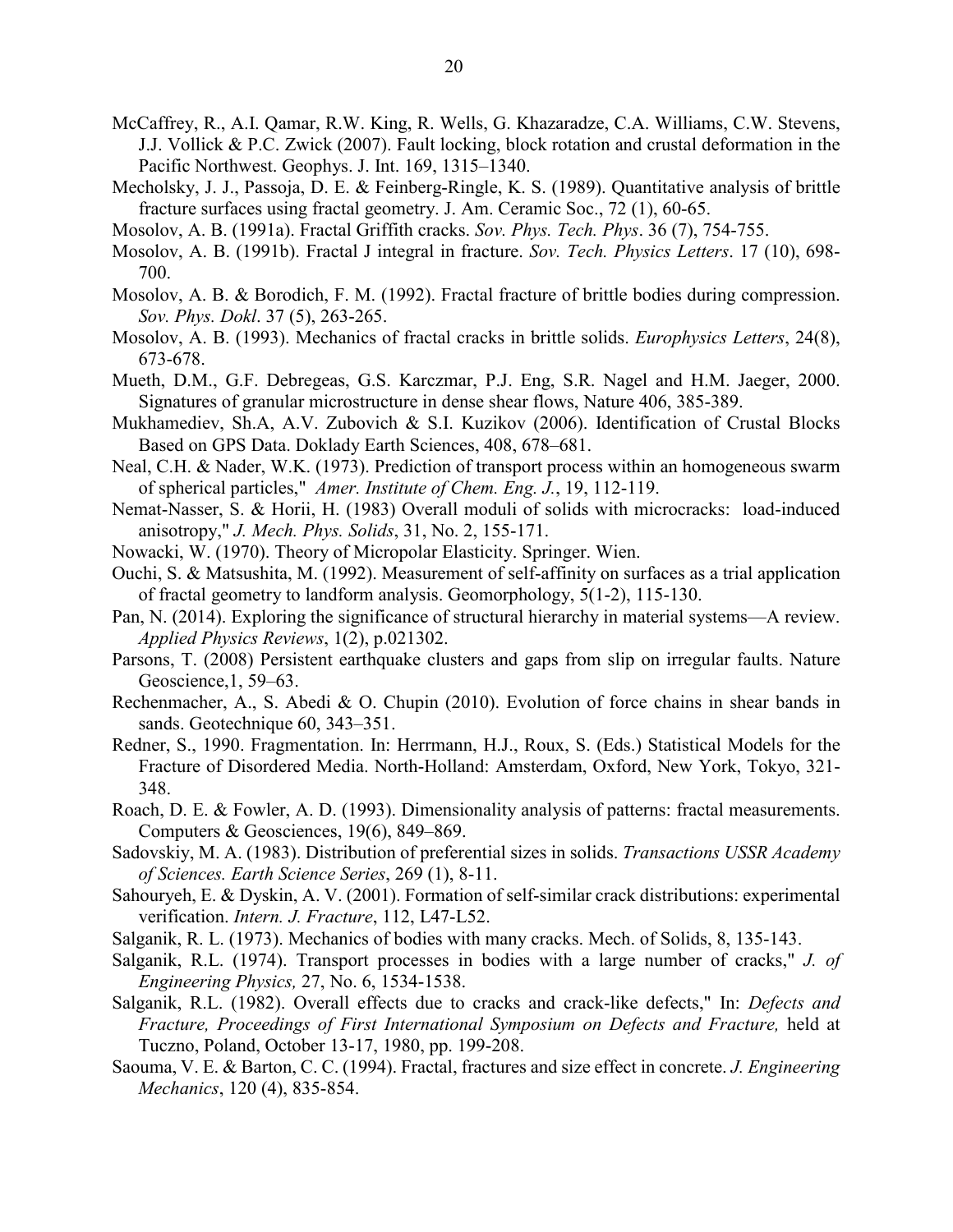- Scholz, C. H. (1990). *The Mechanics of Earthquakes and Faulting*. Cambridge University Press, Cambridge, New York, Port Chester, Melbourne, Sydney.
- Scholz, C. H. & Aviles, C. (1986). The fractal geometry of faults and folding. In: Das, S., Boatwright, J., Scholz, C.H. (Eds) Earthquake Source Mechanics. Monograph series, 37. Washington, D.C.: American Geophysical Union, 147-155.
- Scipio LA. 1967. Principles of Continua with Applications. John Willey & Songs, New York, London, Sydney.
- Shearer, P. M. (2012). Self‐similar earthquake triggering, Båth's law, and foreshock/aftershock magnitudes: Simulations, theory, and results for southern California, J. Geophys. Res., 117, B06310
- Shen, W. (2011). Fractal invariable distribution and its application in large-sized and super largesized mineral deposits*. Geoscience Frontiers*, 2 (1), 97-91.
- Sornette, D. (2000). *Critical Phenomena in Natural Sciences*. Springer-Verlag Berlin Heidelberg.
- Teisseyre, R. & M. Górski (2007). Physics of basic motions in asymmetric continuum. Acta Geophys. 55, 119-132.
- Turcotte, D. L. (1993). *Fractals and Chaos in Geology and Geophysics*. Cambridge University Press.
- Turcotte, D. L. (2001). Self-organized criticality: Does it have anything to do with criticality and is it useful? *Nonlinear Processes in Geophysics*, 8, 193–196.
- van Mier, J. G. M. (1992). Scaling in tensile and compressive fracture of concrete. In: Carpinteri, A. (Ed.) Applications of Fracture Mechanics to Reinforced Concrete, Elsevier: 95-135.
- Vavakin, A.S. & Salganik, R.L. (1975). Effective characteristics of nonhomogeneous media with isolated nonhomogeneities," *Mechanics of Solids*, 10, No. 3, 58-66.
- Vavakin, A.S. & Salganik, R.L. (1978). Effective elastic characteristics of bodies with isolated cracks, cavities, and rigid nonhomogeneities," *Mechanics of Solids*, 13, No. 2, 87-97.
- Vikulin, A.V., AG Ivanchin and T.Yu. Tveritinova (2011). Moment vortex geodynamics. Moscow University Geology Bulletin, 66(1), 29-36.
- Walsh, J.B. (1965a). The effect of cracks on the compressibility of rocks. J. Geophys. Res. 70, 381-389.
- Walsh, J.B. (1965b). The effect of cracks on the uniaxial elastic compression of rocks. J. Geophys. Res. 70, 399-411.
- Walsh, J.B. (1965c). The effect of cracks in rocks on Poisson's ratio. J. Geophys. Res. 70, 5249- 5257.
- Weiss, J. (2001). Self-affinity of fracture surfaces and implications on a possible size effect in fracture energy. *Int. J. Fracture*, 109, 365-381.
- Xie, H. & Sanderson, D. J. (1995). Fractal kinematics of crack propagation in geomaterials. *Engg. Fracture Mechanics*, 50 (4), 529-536.
- Yavari, A., Sarkani, S. & Moyer, Jr., E. T. (2002a). On fractal cracks in micropolar elastic solids. J. Appl. Mech. 69, 45-54.
- Yavari, A., Sarkani, S. & Moyer, Jr., E. T. (2002a). The mechanics of self-similar and self-affine fractal cracks. Intern. J Fracture, 114, 1-27.
- Yokoi, Y., Carr, J. R. & Watters, R. J. (1995). Fractal character of landslides. *Environmental and Engineering Geoscience* (1995) I (1): 75-81.
- Zimmerman, R.W. (1984). Elastic moduli of a solid with spherical pores: new self-consistent method," *Intern. J. Rock Mech. Min. Sci. and Geomech. Abstr.*, 21, No. 6, 339-343.
- Zimmerman, R.W. (1991). *Compressibility of Sandstones*, Elsevier, Amsterdam, Oxford, etc.